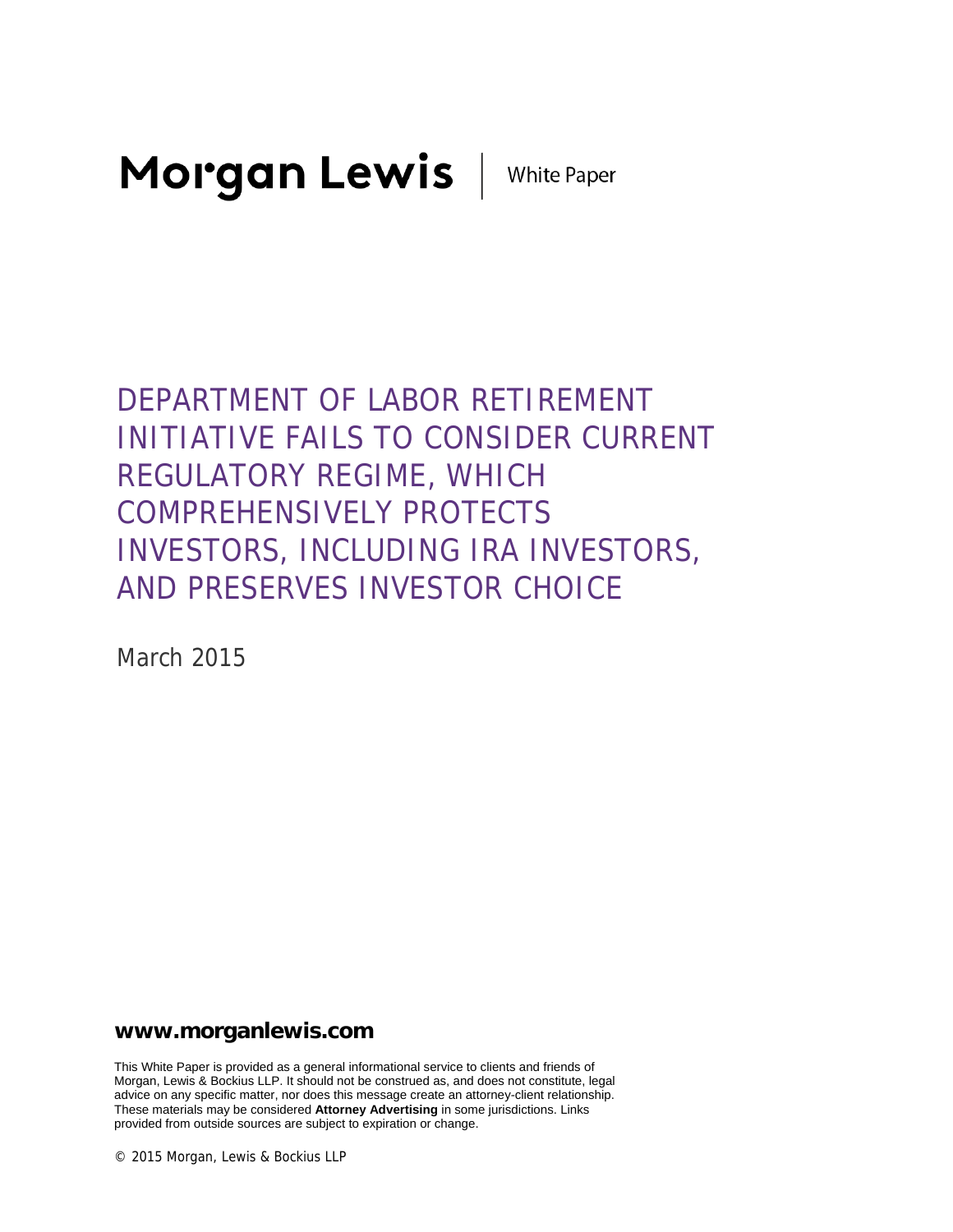# **Executive Summary**

#### **Current Framework Governing Financial Professionals Protects Investors**

- o **Comprehensive Regime** Aside from the Department of Labor, existing U.S. regulation of financial professionals who provide assistance to investors, including those saving for retirement through IRAs, is comprehensive and coordinated, and reflects a thoughtful approach to regulation that is based on over a century of learning and experience.
- o **Preserves Choice** Existing regulation balances investor choice and investor protections in a manner that protects the investor's ability to choose the financial professional that he or she wants to work with, and the level (and costs) of the services provided.
- o **Scales Protection** Investor protections increase as the financial professional's role and authority increase, and as the investor's reliance increases.
- o **Addresses Conflicts** Current regulatory framework already provides investors, including IRA investors, with comprehensive and consistent core protections from conflicts of interest, no matter the type of financial professional the investor chooses, and no matter how the financial professional is compensated.
- o **Thoroughly Regulates Broker-Dealers** Broker-dealers, and their registered representatives, are currently subject to extensive regulation, and are held to high professional standards through regulatory oversight and enforcement, and investors' private rights of action.
- o **Focuses on IRAs** Recognizing the increasing importance of IRAs as sources of retirement income, the financial regulators, those with deep history and understandings of both the U.S. capital markets and investor protections, are continuously adapting their approaches under the existing regulatory framework to address changes in the retirement savings landscape, and to further protect IRA investors.

### **CEA Report Fails to Appreciate Key Aspects of Current Regulation of Financial Professionals**

- o **Fails to Appreciate Comprehensive Protections In Place** No matter the type of financial professional providing guidance — be it a broker-dealer, investment adviser, or bank fiduciary — comprehensive and consistent protections are in place to protect investors, including against conflicts of interest and other concerns.
- o **Over-Simplifies Broker-Dealer Regulation** The CEA Report fails to appreciate the comprehensive regulation of broker-dealers established in reticulated form via SEC and FINRA requirements, which both protects investors and is calibrated to reflect that broker-dealers and investment advisers play different roles.
- o **Does Not Acknowledge Capabilities of Established Financial Services Regulators —** Established financial services regulators are better positioned to establish and enforce investor protections given their vast experience, technical expertise, and understanding of the financial services industry.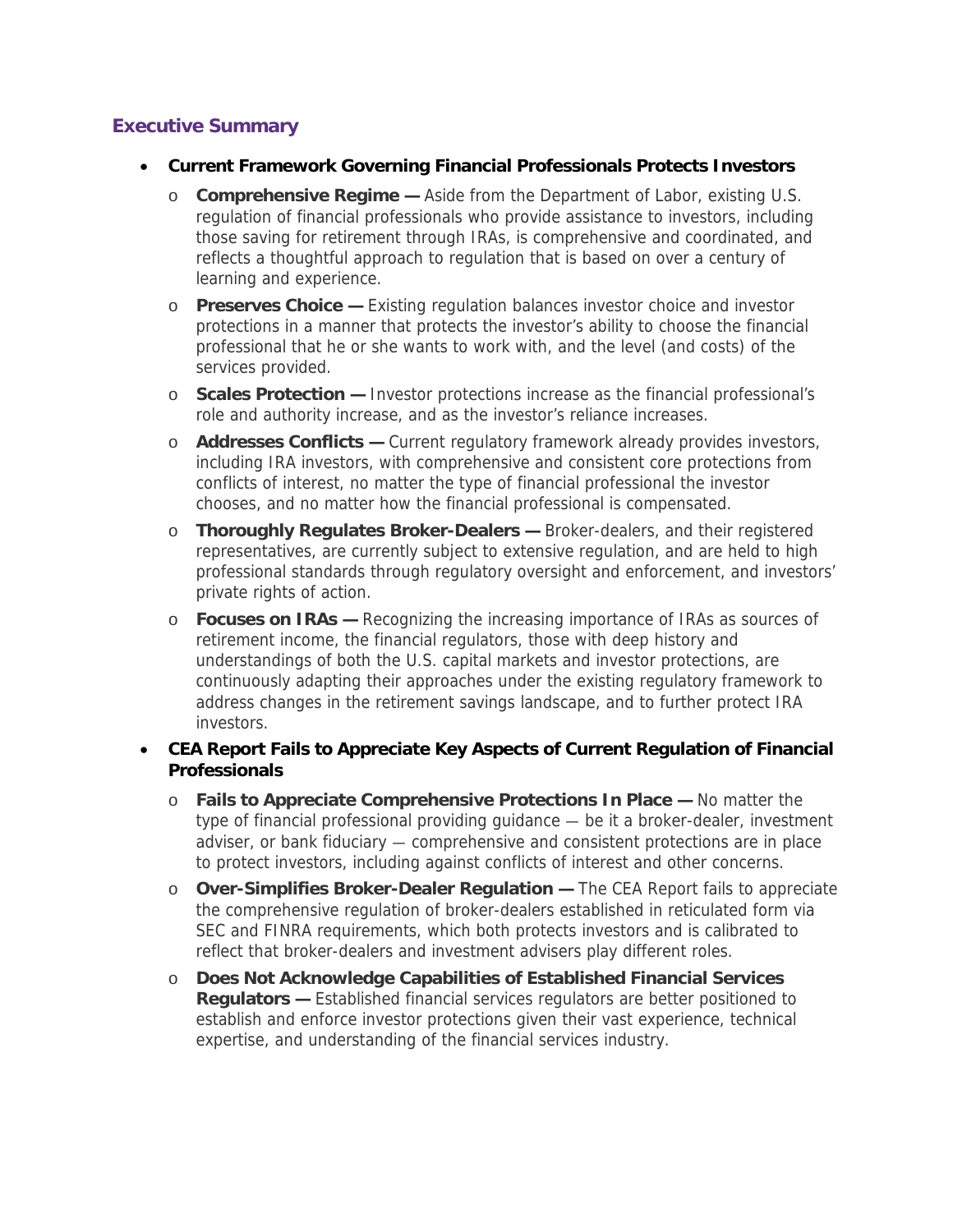# **Department of Labor Retirement Initiative Fails to Consider Current Regulatory Regime, Which Comprehensively Protects Investors, Including IRA Investors, and Preserves Investor Choice**

We have prepared this white paper to address errant claims made in the Council of Economic Advisers' (CEA) report, "The Effects of Conflicted Advice on Retirement Savings" (CEA Report), regarding perceived inadequacies in the existing regulation of investment advice provided to individual retirement account (IRA) investors, with a particular focus on U.S. federal securities laws. Specifically, the CEA Report claims that the different legal standards that apply to the provision of investment advice by broker-dealers and investment advisers, and the different ways in which broker-dealers and investment advisers are compensated, cause broker-dealers and some investment advisers to give advice that favors themselves over their customers.<sup>1</sup> But, the CEA Report fails to acknowledge and address key aspects of the comprehensive and multilayered regulatory framework that has developed in the United States over the past 100 plus years, and that protects all investors, including IRA investors, from conflicts of interest.<sup>2</sup> In particular, the CEA Report does not recognize that broker-dealers and the registered representatives that they employ to assist customers are subject to extensive regulation and oversight by the U.S. Securities and Exchange Commission (SEC), the Financial Industry Regulatory Authority (FINRA), and state securities regulators, and are also held to high professional standards through regulatory oversight and enforcement, and the arbitration process for private rights of action asserted by investors.

No thoughtful analysis can begin to frame the issues surrounding how Americans save and invest for retirement — or provide a sound foundation for policy judgments — without taking stock of the investor protections and key aspects of the robust regulatory framework currently in place. This regulatory framework requires all financial professionals, whether an investment adviser, broker-dealer, or other financial professional, to act consistently with the applicable

<sup>1.</sup> PRESIDENT'S COUNCIL OF ECONOMIC ADVISERS, THE EFFECTS OF CONFLICTED INVESTMENT ADVICE ON RETIREMENT SAVINGS at 6 (Feb. 2015) (CEA REPORT). For purposes of this memorandum, references to investors, customers, and clients are to non-institutional investors, customers, and clients. The term "investment advice" as used in this white paper is intended to be construed as that term is used under the federal securities and banking laws. The term "financial professional" is intended to refer broadly to any individual or entity who provides investment advice, including broker-dealers, investment advisers, and banks (and their representatives).

<sup>2.</sup> Investor protections in the United States are derived from British common law. The common law imposes a duty on agents and fiduciaries who act on behalf of their clients to act in the interest of their clients (the duty of loyalty), and to act with care and prudence in fulfilling their duties (duty of care). See RESTATEMENT (THIRD) OF AGENCY (2014); RESTATEMENT (THIRD) OF TRUSTS (2007); A. SCOTT, LAW OF TRUSTS (3d ed. 1967). These laws have long been enforced by the state courts and began to be codified under federal law in the 19th century. See, e.g., The National Bank Act of 1864.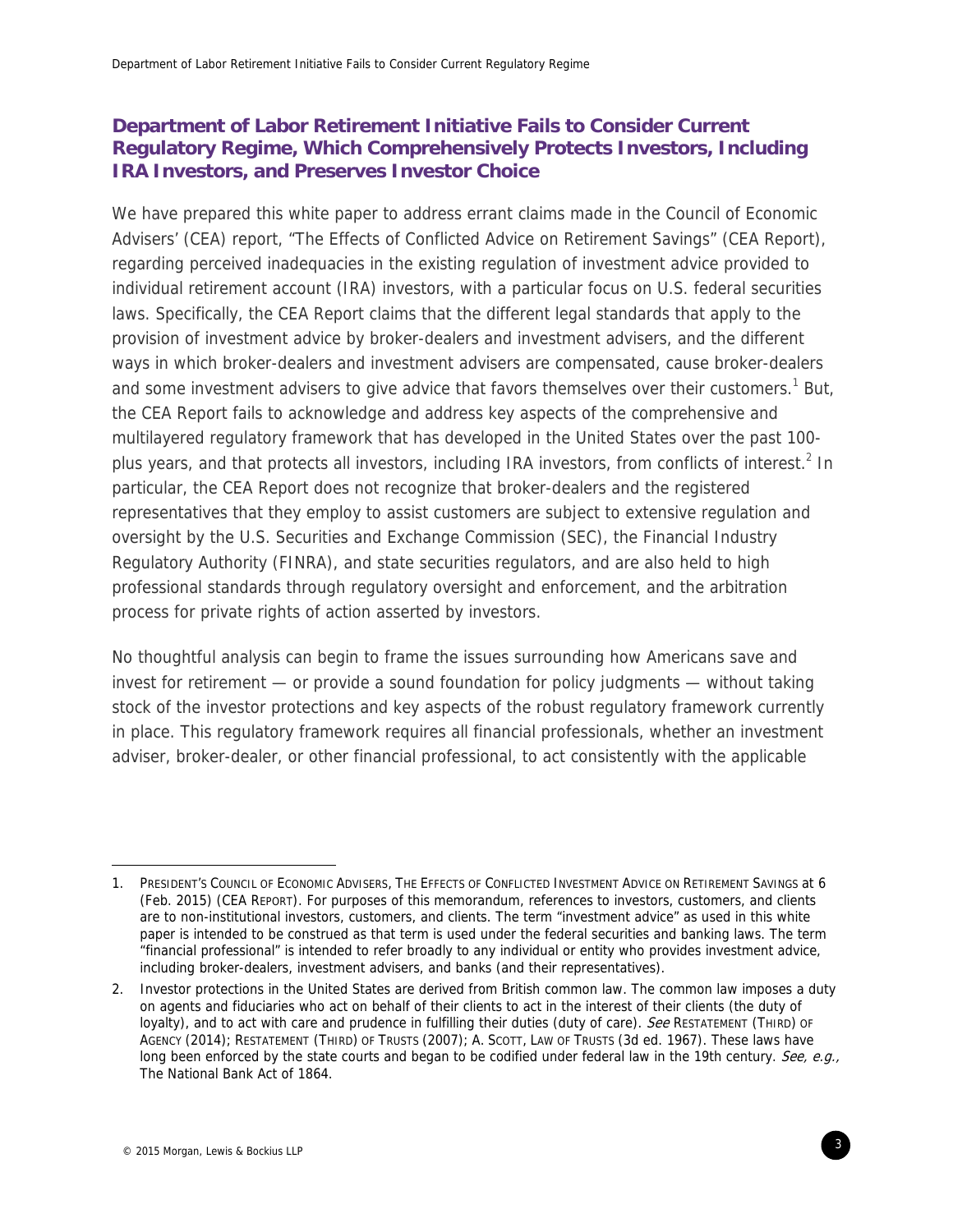standard of care and in their clients' best interests, $3$  and to address and mitigate conflicts of interest when working with investors. $4$ 

This white paper describes the framework of regulatory protections currently in place for all investors, including those saving through IRAs, with a particular focus on the securities laws. It also highlights key aspects of the securities laws designed to address the concerns identified in the CEA Report, how the securities laws are calibrated to address particular advice models, and initiatives of the SEC and FINRA to address concerns specific to retirement savings.

## **Pervasive Regulation of Investment Advice**

Broker-dealers, investment advisers, banks, and other institutions that provide investment advice to investors operate within a comprehensive regulatory framework established and overseen by various federal and state agencies and self-regulatory organizations (SROs). At the federal level, investment advice is regulated primarily by the SEC and FINRA. The investment advice provided by banks is generally exempt from SEC regulation, but depending on whether the bank is nationally chartered or state chartered, is subject to regulation and supervision by one or more of the Office of the Comptroller of the Currency (OCC), the Board of Governors of the Federal Reserve System (FRB), the Federal Deposit Insurance Corporation (FDIC), and state banking authorities.<sup>5</sup> Further regulation is overseen by the Municipal Securities Rulemaking Board (MSRB) (for advice with respect to municipal securities) and the Commodity Futures Trading Commission (CFTC) and the National Futures Association (NFA) (for advice with respect to commodity trading).

The states also have jurisdiction over investment advice provided by small and mid-sized investment advisers, broker-dealers, insurance providers (regulated by state insurance commissioners), and state-chartered banks (regulated by state agencies). Although federal law preempts much of the authority state regulators have over SEC-registered investment advisers because of the extensive federal regulatory framework, the states still retain the authority to

<sup>3.</sup> See infra notes 14 and 25-28, and accompanying text.

<sup>4.</sup> The purpose of this white paper is to discuss the structures and investor protections currently in place that protect all investors, including IRA investors, in light of the CEA Report. Recognizing that retirement assets (and retirement account service providers) are generally subject to additional regulatory scrutiny and limitations (including under the provisions of the Employee Retirement Income Security Act (ERISA), the Internal Revenue Code, and state law), a discussion of those retirement-centric provisions and limitations, in general, and potential changes to those rules, in particular, is beyond the scope of this memorandum.

<sup>5.</sup> National Bank Act, 12 U.S.C. § 92a; Federal Deposit Insurance Act, 12 U.S.C. § 1831a; Home Owners' Loan Act, 12 U.S.C. § 1464(n); Federal Reserve Act, 12 U.S.C. § 321. The OCC is the primary regulator for national banks, national trust banks, and federal savings associations; the FRB and state banking regulators are the primary regulators for state-chartered banks and trust companies that are Federal Reserve System members; and the FDIC and state banking regulators are the primary regulators for state-chartered banks that are not Federal Reserve System members. Note that investment advice provided by broker-dealers and registered investment advisers that are affiliated with banks is subject to SEC and FINRA regulation, as applicable.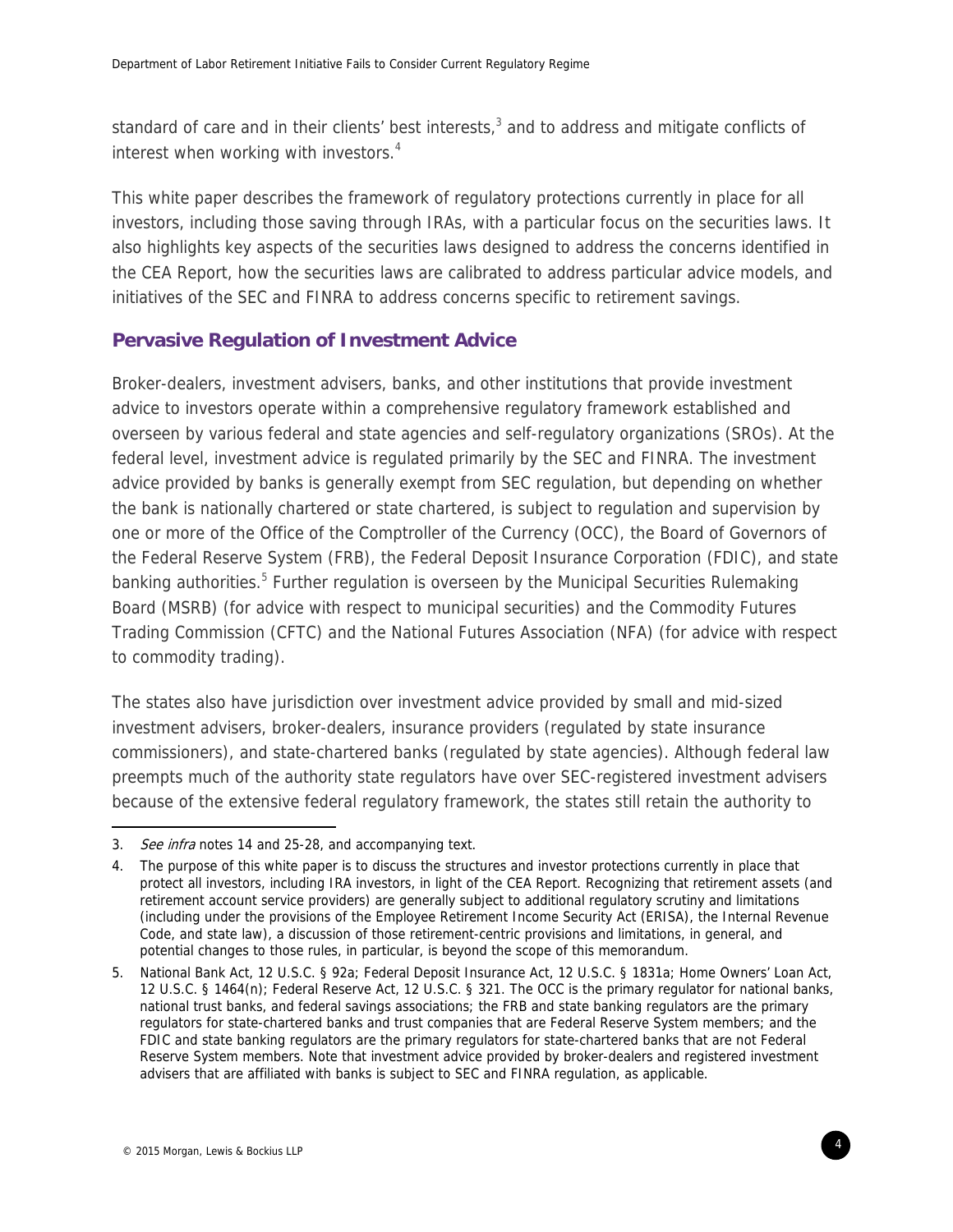investigate and bring enforcement actions for fraud and deceit against SEC-registered investment advisers.<sup>6</sup> The Appendix to this white paper provides information regarding these regulators, including their respective regulatory authorities.

The regulatory oversight of the federal and state agencies form the primary protections afforded to investors in the United States, including IRAs and employer-sponsored plans. Federal and state regulators have long collaborated and coordinated their approaches to regulating investment advice to harmonize investor protections and to avoid regulatory redundancy.<sup>7</sup> The SEC and other authorities have established formal cooperation programs with the United States Department of Labor (DOL) and the Internal Revenue Service (IRS), $^8$  and routinely refer potential violations involving plans and IRAs to the DOL or IRS for additional review as appropriate. The agencies have entered into a number of joint settlements of alleged violations by financial services firms.<sup>9</sup>

<sup>6.</sup> Advisers Act § 203A(b)(2), 15 U.S.C. § 80b-3a(b)(2).

<sup>7.</sup> See, e.g., Definitions of Terms and Exemptions Relating to the "Broker" Exceptions for Banks, Exchange Act Release No. 56501 (Sept. 24, 2007), 72 Fed. Reg. 56514 (Oct. 3, 2007) (codified at 12 C.F.R. pt. 218, 17 C.F.R. pts. 240 and 247) (adopting Regulation R); U.S. COMMODITY FUTURES TRADING COMMISSION & U.S. SECURITIES AND EXCHANGE COMMISSION, A JOINT REPORT OF THE SEC AND THE CFTC ON HARMONIZATION OF REGULATION (October 16, 2009), available at http://www.sec.gov/news/press/2009/cftcjointreport101609.pdf. Regarding coordination among state and federal agencies, see, e.g., Applicability of the Investment Advisers Act to Financial Planners, Pension Consultants, and Other Persons Who Provide Investment Advisory Services as a Component of Other Financial Services, Investment Advisers Act Release No. 1092 (Oct. 8, 1987) (expressing views developed jointly by staff of the SEC's Division of Investment Management and the North American Securities Administrators Association, Inc. (NASAA)). In addition, the SEC and NASAA have collaborated on registration and disclosure issues related to investment advisers, including Form ADV and the Investment Adviser Public Disclosure website.

<sup>8.</sup> In February 2006, an interagency agreement was signed between the DOL and federal financial institution regulatory agencies, including the FRB, the FDIC, the National Credit Union Administration (NCUA), and the OCC, whereby those agencies agreed to notify the DOL of possible violations of ERISA discovered in the course of their supervision of the fiduciary activities of institutions subject to their respective jurisdictions. On July 25, 2013, the DOL and the SEC entered into a Memorandum of Understanding (MOU) to facilitate the exchange of information between the two agencies. Under the MOU, the SEC grants the DOL standing access to nonpublic examination information with respect to examinations that SEC staff determines are relevant to the DOL's mission. Similarly, the DOL and IRS have long coordinated examination efforts with respect to retirement plans and most recently entered into an MOU on June 3, 2003.

<sup>9.</sup> See, e.g., Press Release, Department of Labor, Employee Benefits Security Administration, US Labor Department and Securities and Exchange Commission Reach Combined \$21M in Settlements with Western Asset Management (Jan. 27, 2014); Capital Consultants, LLC et al., Litigation Release No. 16720 (Sept. 21, 2000). The SEC and DOL also assist each other in investigating potential violations of the securities laws or ERISA by financial professionals. See Worldwide Energy and Manufacturing USA, Inc. et al., Litigation Release No. 22475 (Sept. 10, 2012); Peter O. Marion, Litigation Release No. 18796 (July 27, 2004); Michael Resnick et al., Litigation Release No. 18797 (July 27, 2004). In addition, at times, the SEC and DOL have coordinated in considering potential rulemaking. See, e.g., Press Release, Securities and Exchange Commission, SEC, DOL to Hold Joint Hearing Examining Target Date Funds (May 12, 2009), available at http://www.sec.gov/news/press/2009/2009-107.htm.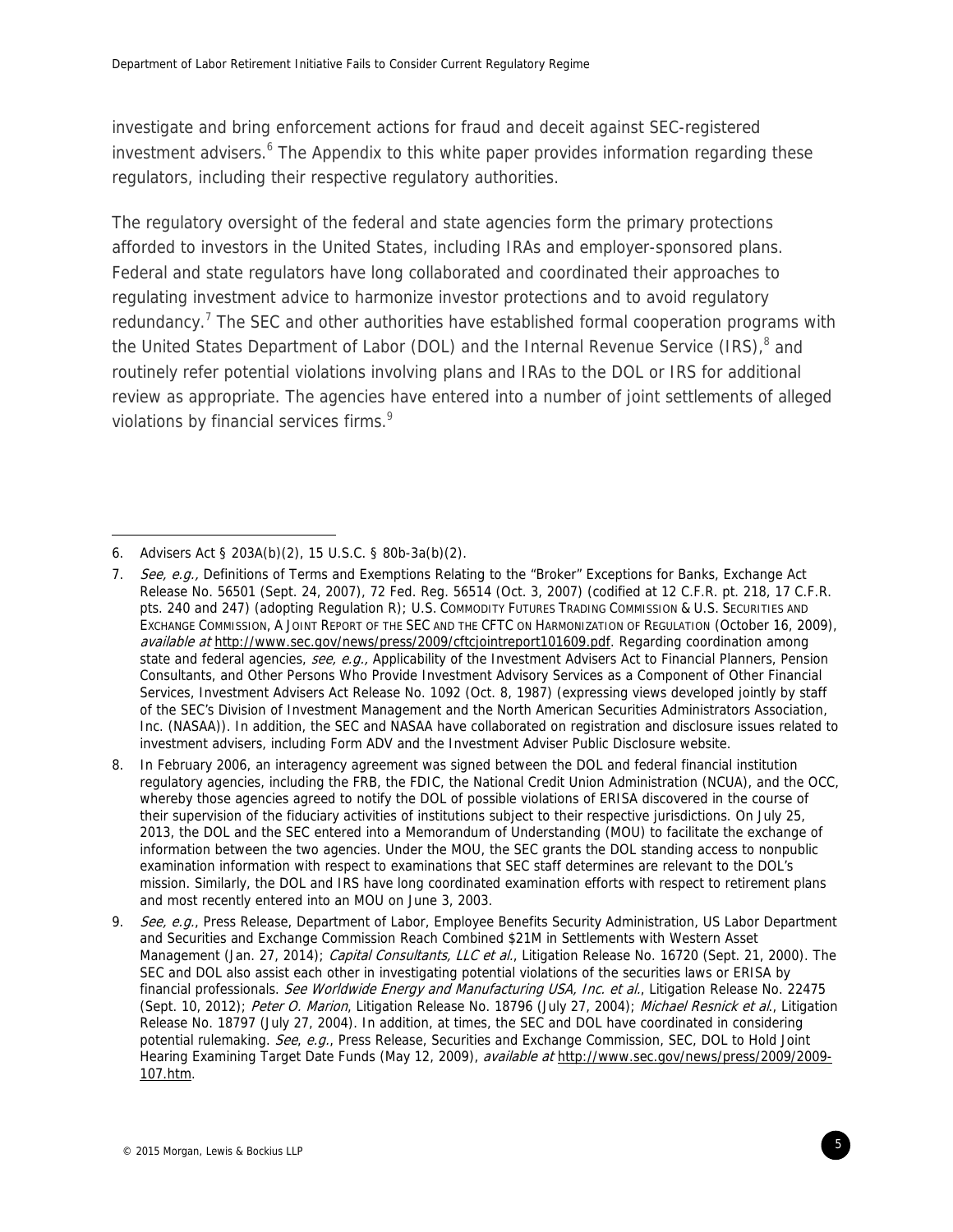The figure below illustrates the range of investments to which the rules and oversight of the SEC, SROs, and banking regulators *already* apply.

# **Protection of Investors' Retirement and Other Investments**



Established financial services regulators are better positioned to establish standards of conduct for broker-dealers and investment advisers that protect investors given these regulators' vast experience, technical expertise, and understanding of the financial services industry.

# **Uniform Core Protections Address Concerns Identified in the CEA Report**

No matter the particular regulatory framework involved, comprehensive and consistent investor protections, including the core protections outlined below, are in place to address any conflicts of interest and other concerns identified in the CEA Report. This is so regardless of whether the advice is for retirement assets in IRAs or plans, or for personal assets in other accounts, and regardless of whether the advice would cause the financial professional to be viewed as a fiduciary under the DOL's regulations.

The Securities Exchange Act of 1934 (Exchange Act) and FINRA rules govern investment advice provided by broker-dealers, and the Investment Advisers Act of 1940 (Advisers Act) governs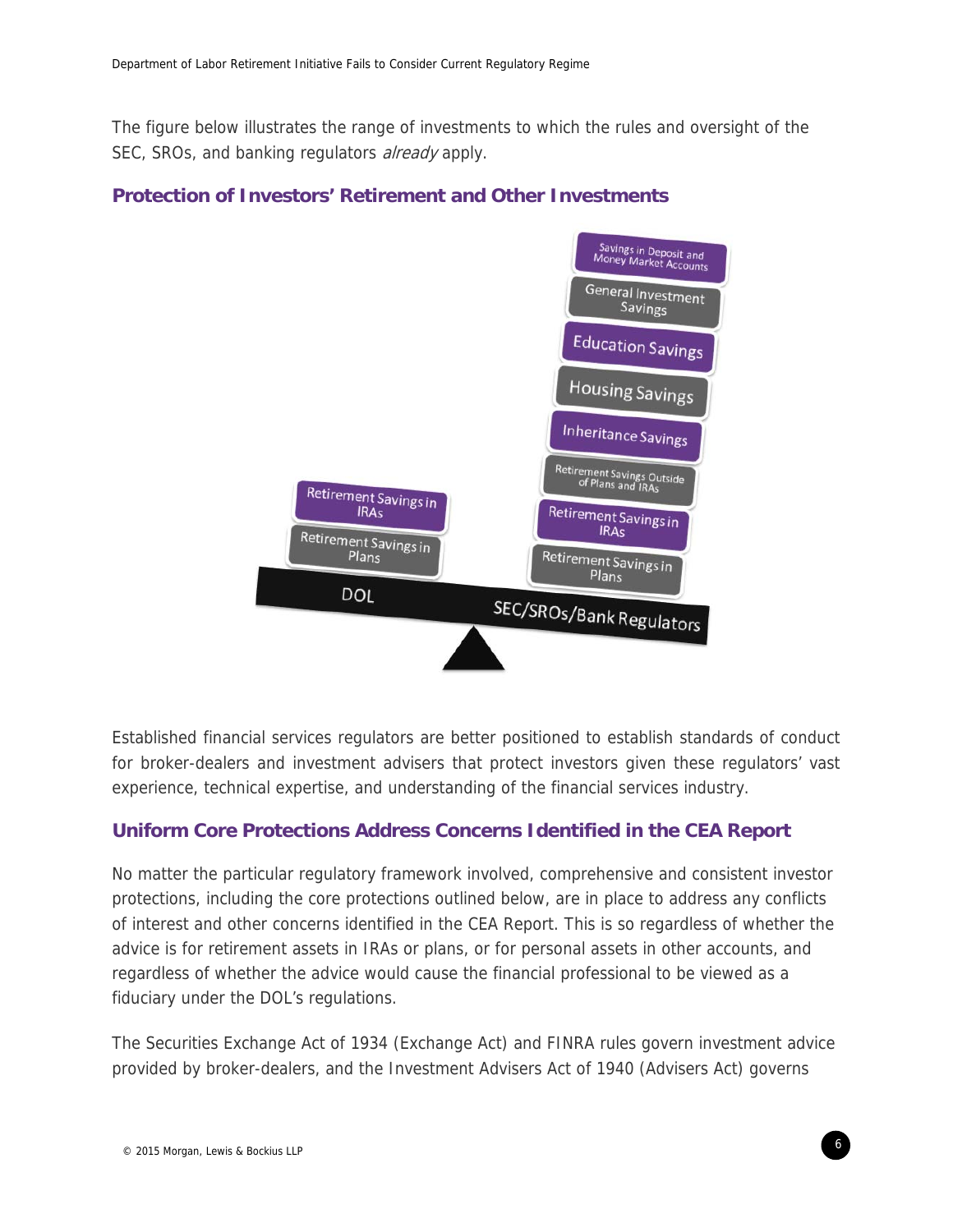advice provided by federally registered investment advisers. Though broker-dealers and investment advisers are subject to different statutes, common standards apply to each. Specifically, both broker-dealers and investment advisers are subject to antifraud provisions (and other rules) that require them to seek information on customers' investment circumstances and objectives, consider customers' interests when giving investment advice, address conflicts of interest, and avoid unreasonable costs. The OCC and other banking regulators impose similarly stringent requirements when banks provide investment advice.<sup>10</sup>

The antifraud provisions of the Exchange Act prohibit fraud by broker-dealers in connection with the purchase or sale of securities.<sup>11</sup> In addition, under the antifraud provisions and FINRA rules, broker-dealers are required to deal fairly with their customers and to observe "high standards of commercial honor and just and equitable principles of trade.<sup>"12</sup> Similarly, sections 206(1), 206(2), and 206(4) of the Advisers Act prohibit an investment adviser from committing fraud on any client or prospective client.<sup>13</sup> The antifraud provisions of the Exchange Act and Advisers Act, and, in the case of broker-dealers, FINRA rules, have been interpreted to require the following of both broker-dealers and registered investment advisers:

 **Investment recommendations and decisions must be based on a reasonable determination that the investment is suitable in light of the investor's financial situation and investment objectives.** Broker-dealers are subject to suitability obligations under the antifraud provisions and FINRA Rule 2111, which require a broker-dealer to have a reasonable basis to believe that a recommended transaction or investment strategy involving a security is suitable for its customer based on the customer's investment profile. The SEC and FINRA have

<sup>10.</sup> See Office of the Comptroller of the Currency, Comptroller's Handbook: Personal Fiduciary Activities (Feb. 2015), available at http://www.occ.gov/publications/publications-by-type/comptrollers-handbook/am-pfa.pdf; Office of the Comptroller of the Currency, Comptroller's Handbook: Conflicts of Interest (Jan. 2015), *available at* http://www.occ.gov/publications/publications-by-type/comptrollers-handbook/conflictofinterest.pdf; Federal Reserve Board, Commercial Bank Examination Manual, Section 4200, *available at* http://www.federalreserve.gov/boarddocs/supmanual/supervision\_cbem.htm; Federal Deposit Insurance Corporation, Trust Examination Manual, Section 8 – Compliance/Conflicts of Interest, Self-Dealing and Contingent Liabilities (May 2005), available at https://www.fdic.gov/regulations/examinations/trustmanual/.

<sup>11.</sup> For example, section 15(c) of the Exchange Act prohibits a broker-dealer from inducing or attempting to induce the purchase or sale of a security using any manipulative, deceptive, or other fraudulent device or contrivance. Sections 9(a) and 10(b) of the Exchange Act and section 17(a) of the Securities Act of 1933 (Securities Act) also include antifraud provisions that are applicable to broker-dealers when dealing with retail customers.

<sup>12.</sup> See FINRA Rule 2010 (Standards of Commercial Honor and Principles of Trade).

<sup>13.</sup> Specifically, sections 206(1) and (2) prohibit an adviser from employing "any device, scheme, or artifice to defraud any client or prospective client" or from engaging "in any transaction, practice, or course of business which operates as a fraud or deceit upon any client or prospective client." Investment advisers may also face liability for violations of certain Exchange Act provisions, such as section 10(b) and Rule 10b-5 thereunder. Section 206(4) makes it unlawful for any investment adviser directly or indirectly "to engage in any act, practice, or course of business which is fraudulent, deceptive, or manipulative" and gives the SEC authority "for the purposes of [paragraph (4)] by rules and regulations [to] define, and prescribe means reasonably designed to prevent, such acts, practices, and courses of business as are fraudulent, deceptive, or manipulative."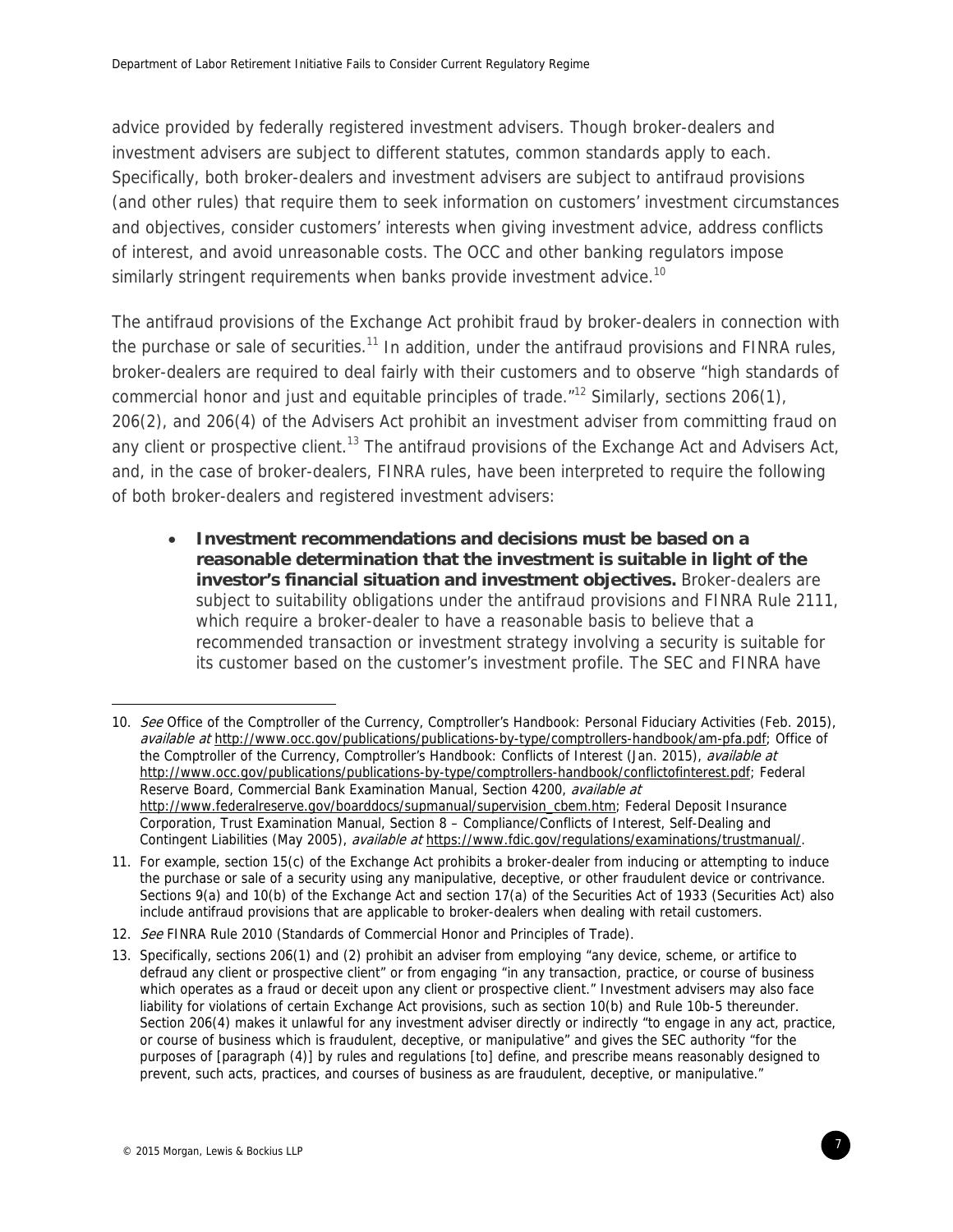interpreted this standard to require that "[a] broker's recommendations . . . be consistent with his customer's *best interests*, and he or she . . . abstain from making recommendations that are inconsistent with the customer's financial situation."<sup>14</sup> Further, a customer's consent, even with complete disclosure, does not obviate a broker-dealer's suitability obligations.<sup>15</sup> Suitability requirements apply not only to the recommendation of particular investments, but also to the frequency of trading in a brokerage account. Thus, FINRA rules and the antifraud provisions have been interpreted to prohibit excessive trading, churning, or mutual fund switching.<sup>16</sup> In addition, FINRA has further elaborated upon suitability obligations with products that can create unique risks or conflicts of interest, such as variable annuities, direct participation programs, options, security futures, and index warrants, currency index warrants, and currency warrants.<sup>17</sup> Further, as discussed in more detail below, FINRA has provided specific guidance on suitability obligations related to IRA rollover recommendations.18 The Exchange Act and FINRA rules further require firms to supervise their representatives vis-à-vis their recommendations.<sup>19</sup>

Similarly, an investment adviser may provide only suitable investment advice, which includes an obligation on the part of an adviser to make a reasonable determination that the advice is suitable based on the client's financial situation and investment

<sup>14.</sup> In the Matter of the Application of Dane S. Faber, Exchange Act Release No. 49216 (Feb. 10, 2004) (emphasis added); see also FINRA Regulatory Notice 12-25 (Suitability - Additional Guidance on FINRA's New Suitability Rule) at 3, 19 n.15 (May 2012) (citing, among others, Raghavan Sathianathan, Exchange Act Rel. No. 54722, 2006 SEC LEXIS 2572, at \*21 (Nov. 8, 2006); Scott Epstein, Exchange Act Rel. No. 59328, 2009 SEC LEXIS 217, at \*40 n.24 (Jan. 30, 2009) ("In interpreting the suitability rule, we have stated that a [broker's] 'recommendations must be consistent with his customer's best interests.'"); Wendell D. Belden, 56 S.E.C. 496, 503, 2003 SEC LEXIS 1154, at \*11 (2003) ("As we have frequently pointed out, a broker's recommendations must be consistent with his customer's best interests."); Daniel R. Howard, 55 S.E.C. 1096, 1100, 2002 SEC LEXIS 1909, at \*5–6 (2002) (same), aff'd, 11 F. App'x 2 (1st Cir. 2003); Powell & McGowan, Inc., 41 S.E.C. 933, 935, 1964 SEC LEXIS 497, at \*3-4 (1964) (same); Dep't of Enforcement v. Evans, No. 20006005977901, 2011 FINRA Discip. LEXIS 36, at \*22 (NAC Oct. 3, 2011) (same); Dep't of Enforcement v. Cody, No. 2005003188901, 2010 FINRA Discip. LEXIS 8, at \*19 (NAC May 10, 2010) (same), aff'd, Exchange Act Rel. No. 64565, 2011 SEC LEXIS 1862 (May 27, 2011); Dep't of Enforcement v. Bendetsen, No. C01020025, 2004 NASD Discip. LEXIS 13, at \*12 (NAC Aug. 9, 2004) ("[A] broker's recommendations must serve his client's best interests, and the test for whether a broker's recommendations are suitable is not whether the client acquiesced in them, but whether the broker's recommendations were consistent with the client's financial situation and needs.").

<sup>15.</sup> See Exchange Act § 29(a), 15 U.S.C. § 78cc; FINRA Rule 2111 (Suitability), Supplementary Material .02. Only institutional accounts may opt out of applicable suitability obligations under FINRA rules.

<sup>16.</sup> See, e.g., STAFF OF THE U.S. SECURITIES AND EXCHANGE COMMISSION, STUDY ON INVESTMENT ADVISERS AND BROKER-DEALERS at 64–65 (January 2011), available at http://www.sec.gov/news/studies/2011/913studyfinal.pdf (IA-BD STUDY) (discussing excessive trading, churning, and mutual fund switching under the antifraud provisions and FINRA rules).

<sup>17.</sup> See FINRA Rule 2310(b)(2) (Direct Participation Programs); FINRA Rule 2330(b) (Members' Responsibilities Regarding Deferred Variable Annuities); FINRA Rule 2353 (Suitability) (regarding trading in index warrants, currency index warrants, and currency warrants); FINRA Rule 2360(b)(19) (Options); FINRA Rule 2370(b)(19) (Security Futures).

<sup>18.</sup> FINRA, Regulatory Notice 13-45, Rollovers to Individual Retirement Accounts: FINRA Reminds Firms of Their Responsibilities Concerning IRA Rollovers (Dec. 2013), available at http://www.finra.org/sites/default/files/NoticeDocument/p418695.pdf.

<sup>19.</sup> See Exchange Act § 15(b)(4)(E), (b)(6)(A), 15 U.S.C. § 78o(b)(4)(E), (b)(6)(A); FINRA Rule 3110 (Supervision).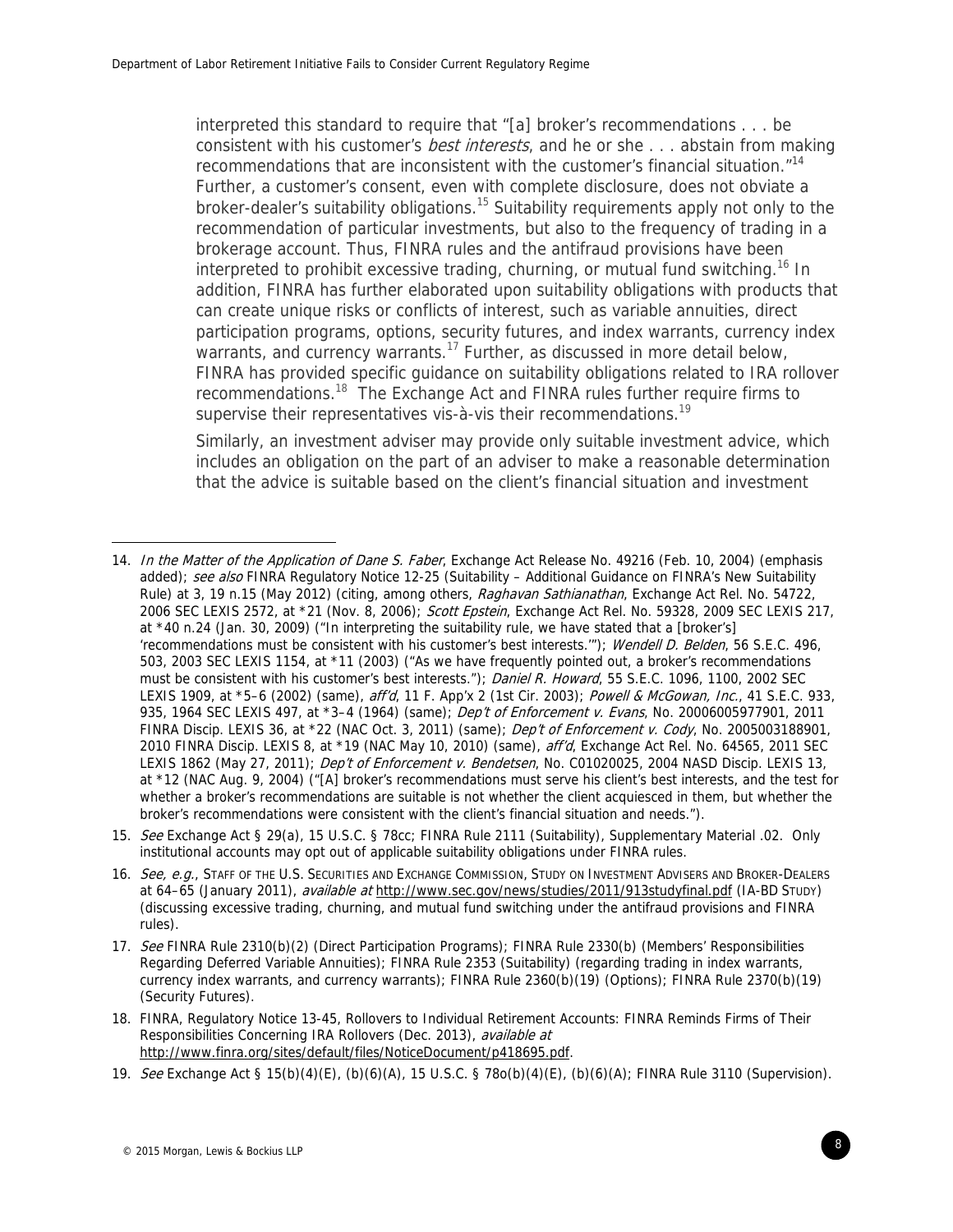objectives, and to have a reasonable basis for its recommendation.<sup>20</sup> Notably, interpretations of the suitability requirements under the Advisers Act generally align with interpretations of broker-dealers' suitability obligations under the Exchange Act. $21$  Again, as for broker-dealers, disclosure and consent generally do not relieve an adviser from its duty to make suitable investment recommendations to, and decisions for, clients. Further, the Supreme Court has interpreted the Advisers Act antifraud provisions to impose a broad federal fiduciary standard on investment advisers.<sup>22</sup> (Note that, similarly to registered investment advisers, when a bank provides investment advice, the bank has an obligation to review the client's investment objectives and policy, and to administer the client's account in a prudent manner and in the best interests of the client.)<sup>23</sup>

The CEA report asserts that the differences between the standards that apply under the Advisers Act and those that apply under the Exchange Act result in investor harm, $24$  but that assertion fails to address the significant protections offered under the broker-dealer regulatory regime, including antifraud provisions of the federal securities laws, suitability obligations, and other requirements under SEC and FINRA rules. In particular, according to the SEC and FINRA, a broker-dealer's suitability obligation generally requires that recommended investments be consistent with the

 $\overline{a}$ 20. See Status of Investment Advisory Programs Under the Investment Company Act of 1940, Investment Company Act Release No. 22579, Investment Advisers Act Release No. 1623 (Mar. 24, 1997), 62 Fed. Reg. 15098, 15102 (Mar. 31, 1997) ("Investment advisers under the Advisers Act owe their clients the duty to provide only suitable investment advice, whether or not the advice is provided to clients through an investment advisory program. To fulfill this suitability obligation, an investment adviser must make a reasonable determination that the investment advice provided is suitable for the client based on the client's financial situation and investment objectives.") (citation omitted); see also Bullmore v. Ernst & Young Cayman Islands, 45 A.D.3d 461, 463 (N.Y. App. Div. 2007) ("Professionals such as investment advisors, who owe fiduciary duties to their clients, 'may be subject to tort liability for failure to exercise reasonable care, irrespective of their contractual duties,' since in 'these instances, it is policy, not the parties' contract, that gives rise to a duty of care.'" (citations omitted)).

<sup>21</sup> For example, in considering a proposed suitability rule for investment advisers, the SEC "looked to interpretations of the scope of broker-dealers' suitability obligations under the antifraud provisions of the" Exchange Act in interpreting the suitability obligations that apply to investment advisers and developing a proposed suitability rule for investment advisers. Suitability of Investment Advice Provided by Investment Advisers; Custodial Account Statements for Certain Advisory Clients, Investment Advisers Act Release No. 1406 (Mar. 16, 1994), 59 Fed. Reg. 13464, 13465 n.6 (Mar. 22, 1994). Though the SEC never adopted the rule, the Staff of the Division of Investment Management has taken the position that "the rule would have codified existing suitability obligations of advisers and, as a result, the proposed rule reflects the current obligation of advisers under the Act." Staff of the Investment Adviser Regulation Office, Division of Investment Management, U.S. Securities and Exchange Commission, Regulation of Investment Advisers by the U.S. Securities and Exchange Commission at 24 n.134 (Mar. 2013).

<sup>22.</sup> SEC v. Capital Gains Research Bureau, Inc., 375 U.S. 180 (1963).

<sup>23.</sup> See, e.g., Comptroller's Handbook: Personal Fiduciary Activities, supra note 10, at 35; Comptroller of the Currency, Comptroller's Handbook: Conflicts of Interest (Jan. 2015), available at http://www.occ.gov/ publications/publications-by-type/comptrollers-handbook/conflictofinterest.pdf; FDIC, Trust Examination Manual, Section 8 – Compliance/Conflicts of Interest, Self-Dealing and Contingent Liabilities (May 2005) *available at* https://www.fdic.gov/regulations/examinations/trustmanual/; FRB Supervisory Letter SR 96-10, Risk-Focused Fiduciary Examinations (April 24, 1996), available at http://www.federalreserve.gov/boarddocs/ srletters/1996/sr9610.htm.

<sup>24.</sup> CEA REPORT, supra note 1, at 6.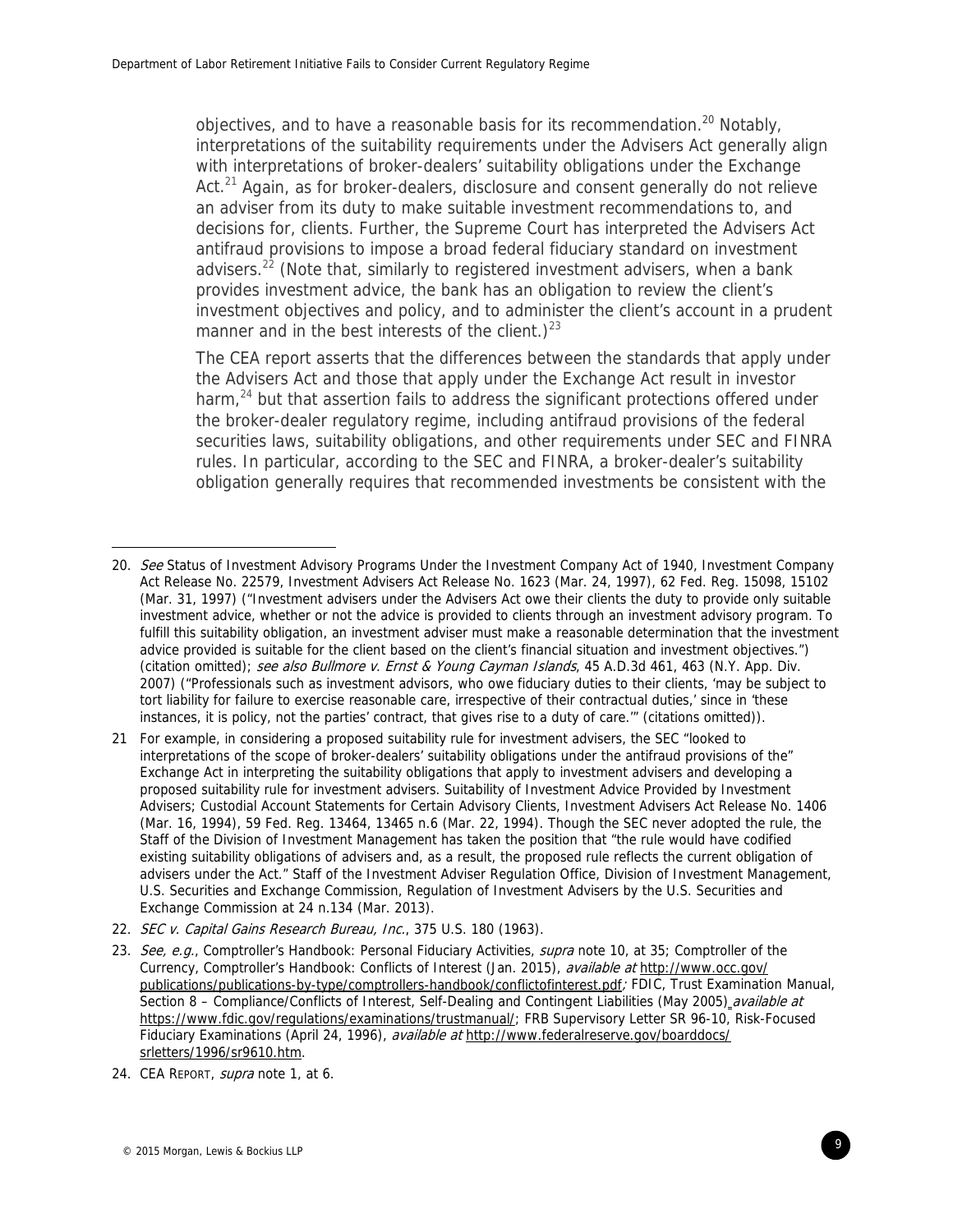customer's *best interests*.<sup>25</sup> In addition, a broker-dealer's suitability obligation does not stand alone. It is bolstered by the antifraud provisions and standards of professional conduct under the securities laws and FINRA rules discussed above, and the additional prophylactic rules and regulations and other protections discussed in more detail below.<sup>26</sup> Further, under common law in many if not most states, a broker-dealer may be considered a fiduciary to its customers in various circumstances, such as when the broker-dealer exercises discretion or control over its customer's assets.<sup>27</sup> Similarly, broker-dealers may be held to a fiduciary standard in arbitrations; in fact, breach of fiduciary duty has been the most common claim in FINRA arbitration for at least the last five years. $^{28}$ 

 **Broker-dealers and registered investment advisers must take steps to address conflicts of interest.** Investment advisers and broker-dealers are both required to address conflicts of interest that could affect their advice to investors.<sup>29</sup> Consistent with long-standing principles under common law, an investor may consent to a conflict of interest if the financial professional provides full and fair disclosure of the conflict of interest. In particular, the antifraud provisions under the Exchange Act require a broker-dealer that recommends a security to "give honest and complete information" and to disclose "material adverse facts of which it is

<sup>25.</sup> See supra note 14 and accompanying text; see also Financial Industry Regulatory Authority, 2015 Regulatory and Examination Priorities Letter at 2 (Jan. 6, 2015), available at https://www.finra.org/web/groups/industry/@ip/@reg/@guide/documents/industry/p602239.pdf (reminding firms that they are subject to a de facto best interests standard). Though a broker-dealer's suitability obligation is not the legal equivalent of a fiduciary standard under either the Advisers Act or ERISA, it should not be viewed or considered in isolation. Rather, a more reasoned analysis should consider the investor protections provided by the entirety of the broker-dealer regulatory framework. See, e.g., Elisse B. Walter, Commissioner, U.S. Securities and Exchange Commission, Speech at the Mutual Fund Directors Forum Ninth Annual Policy Conference: Regulating Broker-Dealers and Investment Advisers: Demarcation or Harmonization? (May 5, 2009) ("As you probably know, the standard of conduct issue has been discussed a great deal lately. Some have characterized the different standards applicable today in a very simple way: Investment advisers are subject to a fiduciary duty, and broker-dealers are not—end of story. I find that explanation unsatisfactory. As Einstein once said, 'Everything should be made as simple as possible, but not simpler.'").

<sup>26.</sup> The broker-dealer regulatory model includes investor protections that are well considered and, in many ways, more extensive than those applicable to fiduciaries like investment advisers and banks. These include, among other requirements, qualification and registration requirements, continuing education requirements, more transparent systems for reporting of disciplinary information of all kinds, specific supervision requirements, preuse review and approval of communications with the public, and formal rules governing outside business activity and "selling away" by broker-dealers. Moreover, a broker-dealer's customers may pursue remedies through private rights of action in arbitration and through class action litigation, while an investment adviser's clients cannot pursue damages and other monetary relief under the Advisers Act, and instead are limited to voiding the advisory contract and obtaining restitution of fees paid. Transamerica Mortgage Advisors, Inc. v. Lewis, 444 U.S. 11 (1979).

<sup>27.</sup> See U.S. v. Skelly, 442 F.3d 94, 98 (2d Cir. 2006); U.S. v. Szur, 289 F.3d 200, 211 (2d Cir. 2002).

<sup>28.</sup> See FINRA Arbitration & Mediation, Dispute Resolution Statistics, available at http://www.finra.org/ ArbitrationAndMediation/FINRADisputeResolution/AdditionalResources/Statistics/.

<sup>29.</sup> Similar standards apply to advice provided by banks. See Comptroller's Handbook: Conflicts of Interest, supra note 10; Federal Reserve Board, Commercial Bank Examination Manual, *supra* note 10; FDIC, Trust Examination Manual, supra note 10.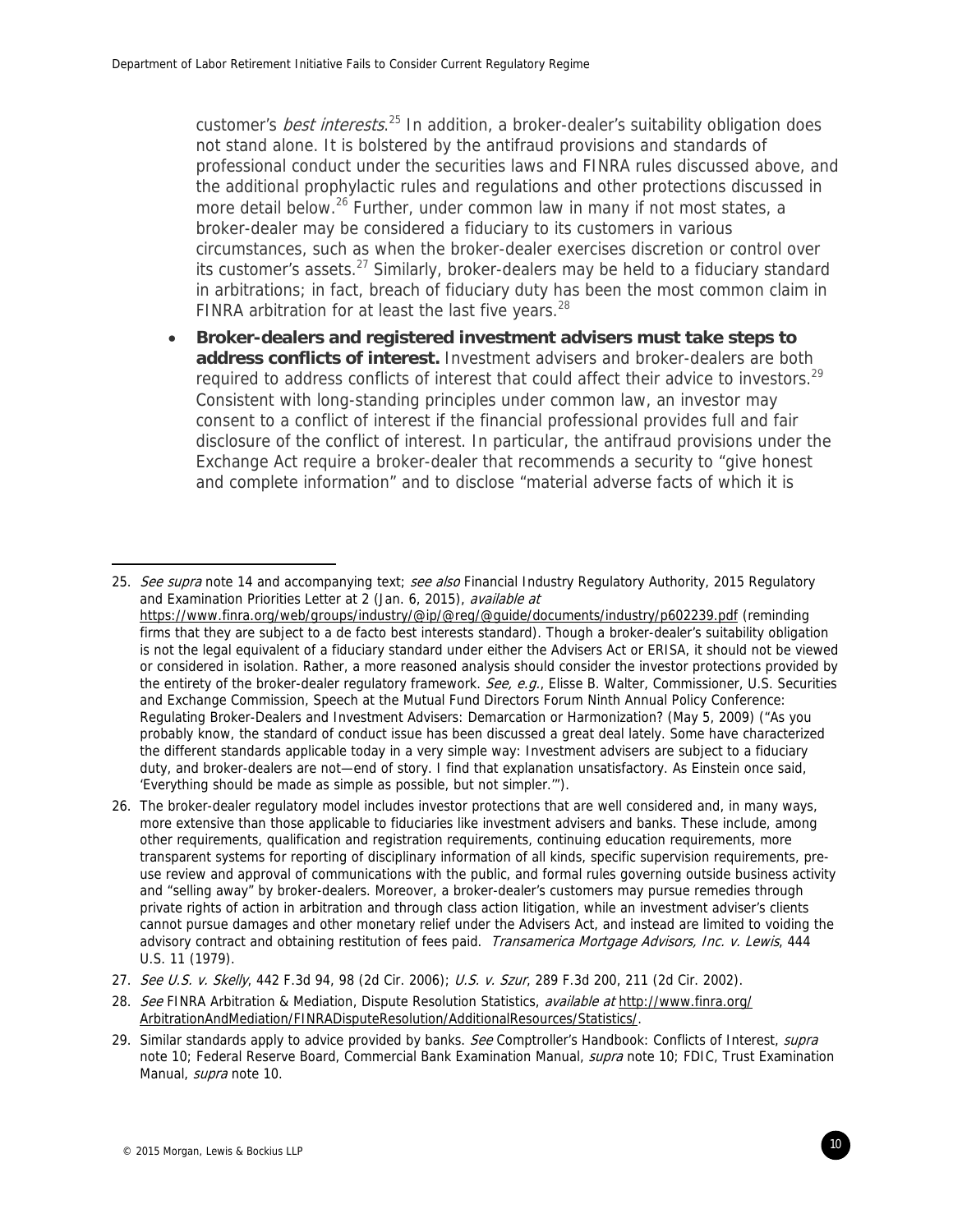aware."<sup>30</sup> Courts have interpreted this provision to require broker-dealers to disclose information in a number of situations involving conflicts of interest, including where the broker-dealer may receive compensation from providers of investment products it recommends.<sup>31</sup> Similarly, under the Advisers Act, where an adviser provides full disclosure of a conflict of interest, clients may generally consent to a conflict that would otherwise raise issues under the investment adviser's duty of loyalty.<sup>32</sup>

The CEA Report asserts that certain financial professionals receive undisclosed "conflicted payments" ( $e.g.,$  revenue sharing, sales loads, sales targets and payouts, and variable commissions) that induce them to recommend investments that generate better returns for the financial professional at the expense of investors.<sup>33</sup> As Richard G. Ketchum, the Chairman and CEO of FINRA, recently said, "that impression [articulated in the CEA Report] is false. $134$  Many financial professionals do not receive any compensation from third-parties in connection with client dealings, and if they do, the third-party compensation may directly or indirectly offset or reduce the fees that clients might otherwise pay. Even without such fee offsets or reductions, as discussed above, broker-dealers and investment advisers generally

34. See Melanie Waddell, All Eyes on SEC Chief to Move Fiduciary Forward, FINRA's Ketchum Says, THINKADVISOR, Mar. 16, 2015, available at http://www.thinkadvisor.com/2015/03/16/all-eyes-on-sec-chief-to-move-fiduciaryforward-fi (quoting Mr. Ketchum as stating "'if there's an impression in America that undisclosed backdoor payments are the driver of what goes on in the securities industry, that impression is false.'").

<sup>30.</sup> See In the Matter of Richmark Capital Corp., Securities Act Release No. 8333, Exchange Act Release No. 48758 (Nov. 7, 2003) ("When a securities dealer recommends stock to a customer, it is not only obligated to avoid affirmative misstatements, but also must disclose material adverse facts of which it is aware. That includes disclosure of 'adverse interests' such as 'economic self interest' that could have influenced its recommendation.") (citations omitted); see also Chasins v. Smith, Barney & Co., 438 F.2d 1167, 1172 (2d Cir. 1970); Vucinich v. Paine, Webber, Jackson & Curtis, Inc., 803 F.2d 454, 459-61 (9th Cir. 1986).

<sup>31.</sup> See In re AIG Advisory Group, No. 06 CV 1625(JG), 2007 WL 1213395, at \*7–9 (E.D.N.Y. Apr. 25, 2007) (regarding revenue sharing payments from mutual funds); see also NASD Notice to Members 95-80 (NASD Further Explains Members Obligations And Responsibilities Regarding Mutual Funds Sales Practices) (regarding disclosure obligations with respect to the differences in expenses and fees between share classes of a recommended mutual fund and how those differences will impact returns). In addition, broker-dealers must disclose any compensation they will receive from underwriters when selling the underwriter's mutual funds unless that information is disclosed in the mutual fund prospectus. See NASD Notice to Members 94-14 (NASD Clarifies Compensation Disclosure Requirements For Mutual Funds In Article III, Section 26 Of The NASD Rules Of Fair Practice). Further, FINRA has established restrictions on the use by broker-dealers of non-cash compensation in connection with the sale or purchase of certain securities, including, among others, mutual funds and variable annuities. See FINRA Rule 2320 (Variable Contracts of an Insurance Company); NASD Rule 2830 (Investment Company Securities); see also FINRA Rule 2310 (Direct Participation Programs); FINRA Rule 5110 (Corporate Financing Rule – Underwriting Terms and Arrangements). In October 2013, FINRA issued a report identifying effective practices that FINRA has observed firms using or that FINRA believed, based on its experience and analysis, could help firms better manage conflicts of interest. See Financial Industry Regulatory Authority, Report on Conflicts of Interest (Oct. 2013), available at

http://www.finra.org/web/groups/industry/@ip/@reg/@guide/documents/industry/p359971.pdf.

<sup>32.</sup> See Amendments to Form ADV, Investment Advisers Act Release No. 3060 (July 28, 2010), 75 Fed. Reg. 49234, 49234 (Aug. 12, 2010) ("A prospective client may seek modifications to an investment advisory agreement to better protect the client against an investment adviser's potential conflict of interest, either by better aligning the adviser's interest with that of the client or by prohibiting a particular practice in the client's account. If an adviser is unwilling to make such modifications, a prospective client may select a different adviser.").

<sup>33.</sup> CEA REPORT, supra note 1, at 2, 7; see also President Barack H. Obama, Remarks by the President at the AARP (Feb. 23, 2015).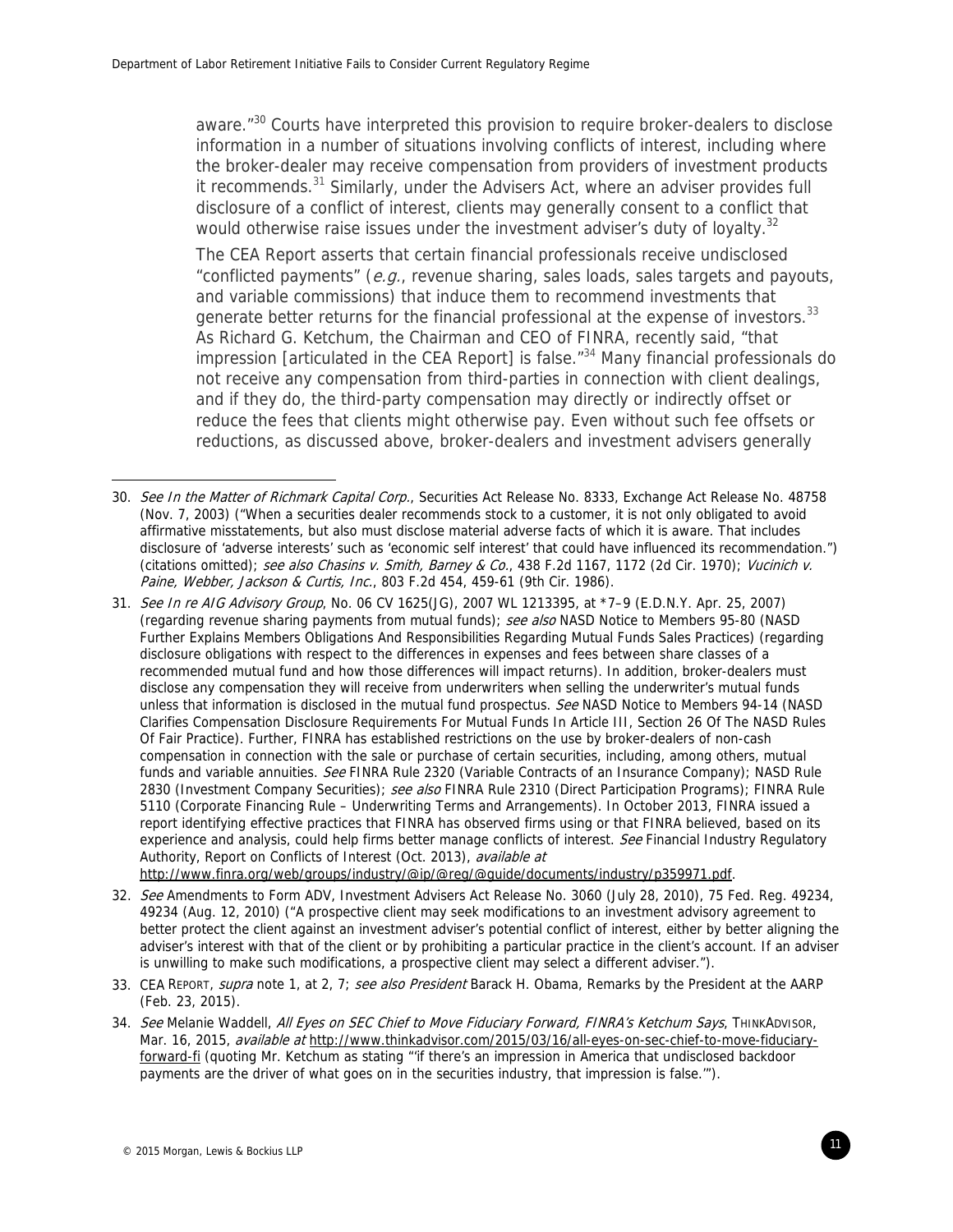must disclose compensation received from providers of investment products they recommend.35 These disclosures are often supplemented by additional disclosures from the third parties making the payments.

For example, when broker-dealers and investment advisers recommend a mutual fund, they generally are required to disclose any compensation they will receive from the mutual fund or its service providers. As another example, many dually registered broker-dealer investment advisers provide clients with helpful information about their compensation and other arrangements they have with mutual fund organizations, including through website disclosures and new account information.

Thus, an investor working with a financial professional associated with a dual registrant may receive a number of disclosures, including the following:

## **Disclosures that Inform Investors**



These disclosures both inform investors, and deter improper conduct. Further, receipt of undisclosed compensation is a key focus of SEC examination and enforcement efforts.<sup>36</sup>

Recognizing the role of effective disclosures, the SEC has taken steps to modernize disclosure with a focus on providing investors with information and disclosures that are clear and accessible, including establishing plain-English disclosure requirements,  $37$  adopting the Summary Prospectus Rule,  $38$  and amending Part 2A of

37. See, e.g., SECURITIES AND EXCHANGE COMMISSION, OFFICE OF INVESTOR EDUCATION AND ASSISTANCE, A PLAIN ENGLISH HANDBOOK: HOW TO CREATE CLEAR SEC DISCLOSURE DOCUMENTS (Aug. 1998), available at https://www.sec.gov/pdf/handbook.pdf (providing guidance in drafting plain English disclosures); Plain English Disclosure, Securities Act Release No. 7497, Exchange Act Release No. 39593, Investment Company Act Release No. 23011, International Series No. 1113 (Jan. 28, 1998), 63 Fed. Reg. 6370 (Feb. 6, 1998) (adopting the Plain English Disclosure Rule requiring "issuers to write the cover page, summary, and risk factors section of prospectuses in plain English").

<sup>35.</sup> See supra notes 29-32 and accompanying text. Investment advisers are required to disclose any compensation they receive from a non-client as part of the comprehensive disclosures on Part 2A of Form ADV. See Item 14 of Part 2A of Form ADV. Similarly, broker-dealers that effect transactions in securities are required to disclose, at or before the completion of the transaction, the source and amount of any remuneration from a third party, or provide a written notification that the information is available upon request. Exchange Act Rule 10b-10, 17 C.F.R. § 240.10b-10. Further, if an investment adviser engages a third party to solicit or refer prospective clients for compensation, both the solicitor and the adviser are required to disclose the compensation arrangement. Advisers Act Rule 206(4)-3; 17 C.F.R. § 275.206(4)-3.

<sup>36.</sup> See, e.g., Julie M. Riewe, Co-Chief, Asset Management Unit, Division of Enforcement, U.S. Securities and Exchange Commission, Remarks to the IA Watch 17 Annual IA Compliance Conference: The Full 360 View (Feb. 26, 2015) (discussing the SEC Division of Enforcement's focus on disclosure of conflicts of interest, its Undisclosed Adviser Revenue risk-analytic initiative, and recent enforcement actions).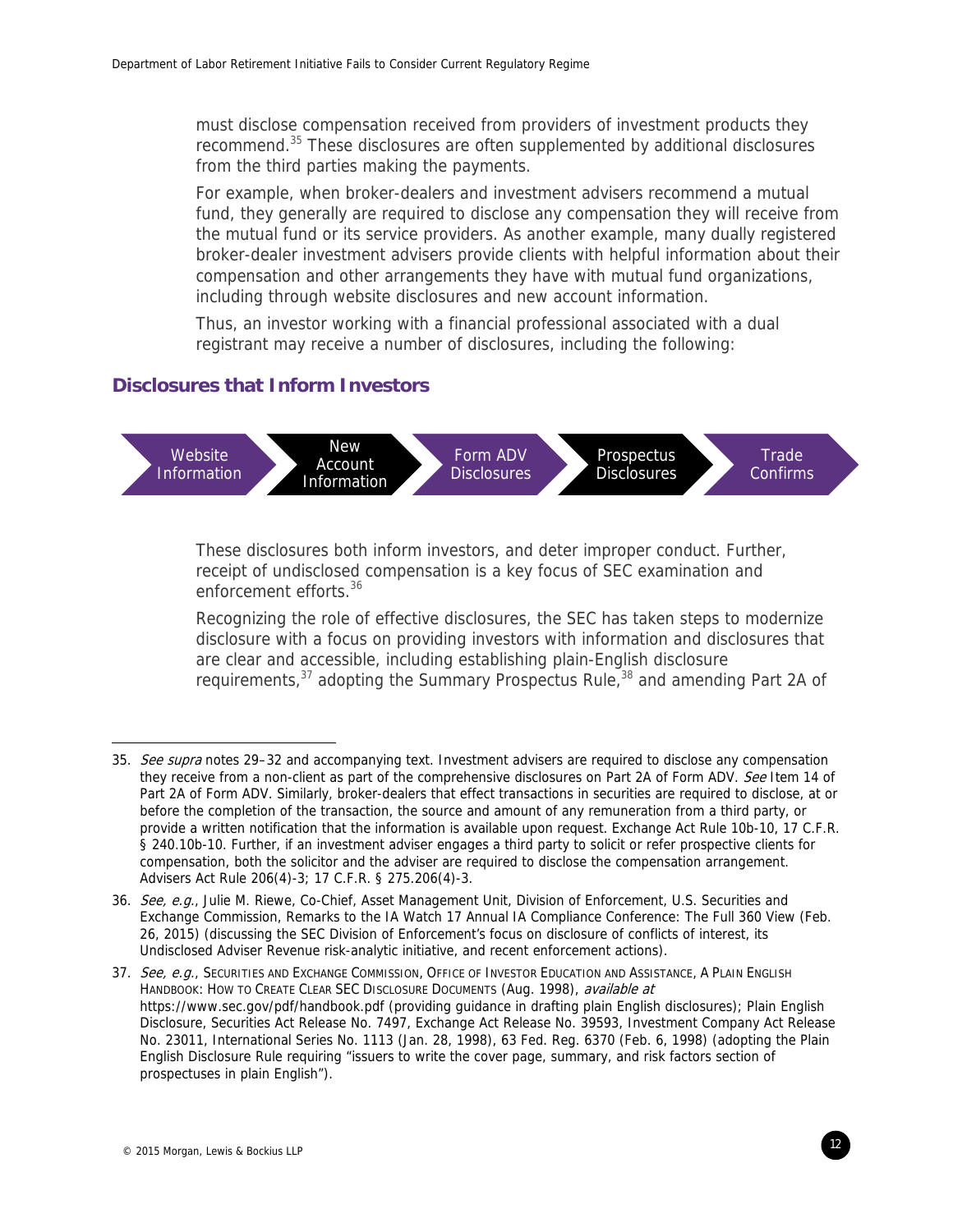Form ADV to provide a narrative disclosure that better enables clients to compare fees, conflicts of interest, and other information from different advisers.<sup>39</sup> For example, in adopting the Summary Prospectus Rule, the SEC indicated that this disclosure is intended to help ensure that mutual fund investors have adequate information about payments that may create conflicts of interest for financial professionals.40

In addition to actions taken by the SEC, many financial services firms have long supported, and continue to support, efforts to educate investors about financial decisions and initiatives to develop more effective disclosures.<sup>41</sup>

The CEA Report questions the effectiveness of disclosure to address conflicts of interest, and specifically notes that disclosure may "lack salience," face "design challenges," or "backfire" by making financial professionals more willing to pursue their own interests, or causing advisees to trust their financial professional and thus to be "more likely to follow their advisers' biased advice."<sup>42</sup> But, the studies on which the CEA Report relies to support these assertions do not provide an adequate foundation on which to assess the merits of disclosure in the financial services industry. For example, the studies by Cain, Lowenstein, and Moore, which claim that

- 38. Enhanced Disclosure and New Prospectus Delivery Option for Registered Open-End Management Investment Companies, Securities Act Release No. 8998, Investment Company Act Release No. 28584 (Jan. 13, 2009), 74 Fed. Reg. 4546 (Jan. 26, 2009) (adopting the Summary Prospectus Rule requiring "key information to appear in plain English in a standardized order at the front of the mutual fund statutory prospectus").
- 39. Amendments to Form ADV, Investment Advisers Act Release No. 3060 (July 28, 2010), 75 Fed. Reg. 49234, 49234 (Aug. 12, 2010) (adopting amendments to Form ADV "to provide new and prospective advisory clients with clearly written, meaningful, current disclosure of the business practices, conflicts of interest and background of the investment adviser"). The SEC also recently undertook a study required by section 917 of the Dodd-Frank Wall Street Reform and Consumer Protection Act regarding financial literacy among investors "to identify the existing level of financial literacy among retail investors as well as methods and efforts to increase the financial literacy of investors." STAFF OF THE U.S. SECURITIES AND EXCHANGE COMMISSION, STUDY REGARDING FINANCIAL LITERACY AMONG INVESTORS (Aug. 2012), available at http://www.sec.gov/news/studies/2012/917-financial-literacy-studypart1.pdf.
- 40. 74 Fed. Reg. at 4557. We note that the DOL has historically relied heavily on disclosure and informed consent, when coupled with other conditions, in its rule making and in granting class and individual prohibited transaction exemptions. See, e.g., ERISA § 408(b)(2) (for service provider relationships with ERISA plans), Prohibited Transaction Exemption 77-4 (for fiduciary investments in propriety mutual funds), Prohibited Transaction Exemption 84-24 (fiduciary selling or recommending certain insurance products and mutual funds), Prohibited Transaction Exemption 86-128 (fiduciary effecting plan transactions through an affiliated broker).
- 41. See, e.g., Letter from Ira D. Hammerman, Senior Managing Director and General Counsel, Securities Industry and Financial Markets Association, to Nancy M. Morris, Secretary, U.S. Securities and Exchange Commission, dated May 16, 2008 (recommending, among other things, ways to enhance the readability of investment adviser brochures, Part 2A of Form ADV); Letter from Ira D. Hammerman, Senior Managing Director and General Counsel, Securities Industry and Financial Markets Association, to Nancy M. Morris, Secretary, U.S. Securities and Exchange Commission, dated Feb. 28, 2008 (providing comments on the SEC's proposed summary prospectus rule); Letter from Ira D. Hammerman, Senior Vice President and General Counsel, to Jonathan G. Katz, Secretary, U.S. Securities and Exchange Commission, dated Apr. 4, 2005 (providing comments on the SEC's proposed point-of-sale disclosure rule); SIFMA Foundation, http://www.sifma.org/education/sifmafoundation/about-the-sifma-foundation/ ("The SIFMA Foundation is dedicated to fostering knowledge and understanding of the financial markets for individuals of all backgrounds").
- 42. CEA REPORT, supra note 1, at 24.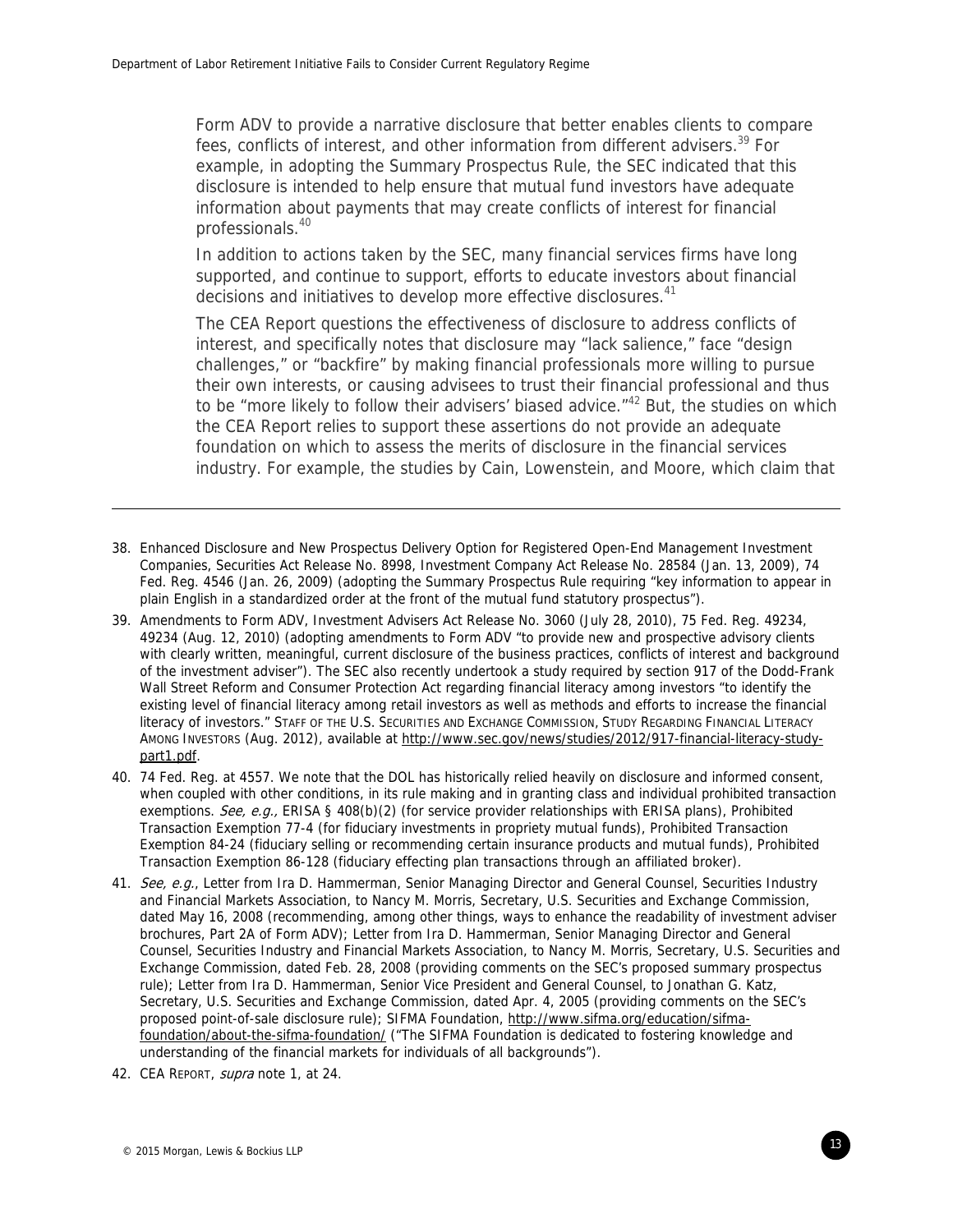conflicts of interest can increase bias in advice and that disclosure may make matters worse, examine only whether disclosure, standing alone without other regulatory deterrents, is sufficient to address conflicts of interest. $43$ 

Specifically, these studies do not factor in whether the potential for civil or criminal liability, regulatory sanctions, or other penalties may mitigate the potential harmful effects of biased advice.<sup>44</sup> This omission is significant because the broker-dealer and investment adviser regulatory regimes are not founded on disclosure alone, and are buttressed by fraud-based conduct obligations, regulatory examinations for fraudulent or abusive conduct, regulatory enforcement, and other protections outlined in this paper.  $45$ 

The CEA Report notably fails to address other research findings that disclosure, when combined with the possibility of sanctions for providing biased advice, "can provide an efficient deterrent to financial advisers' opportunistic behavior."<sup>46</sup> One study, which was not cited in the CEA Report, recognized certain limitations in extending the research by Cain, Lowenstein, and Moore to the financial services industry, including that it failed to analyze whether the possibility of sanctions, in addition to disclosure, could alter advisers' behavior and reduce biased advice. Using an experimental investigation, the study found that "disclosure in combination with the availability of sanctions (certain penalties for bad advice) dampens advisers' bias

<sup>43.</sup> Daylian Cain et al., The Limits of Transparency: Pitfalls and Potential of Disclosing Conflicts of Interest, 101 Am. ECON. REVIEW 423 (2011); Cain et al., The Dirt on Coming Clean: Perverse Effects of Disclosing Conflicts of Interest, 34 J. LEGAL STUD. 1 (2005).

<sup>44.</sup> The other studies cited address the efficacy of disclosure in situations that are not relevant in considering the appropriate standards of conduct for financial professionals or in situations that have since been addressed by the SEC. See Omri Ben-Shahar & Carl E. Schneider, The Failure of Mandated Disclosure, 159 U. PA. L. REV. 647 (2011) (discussing disclosure generally and in certain instances, acknowledging positive views of disclosure under securities requlation); John Howat & Linda Reid, Compensation Practices for Retail Sale of Mutual Funds: The Need for Transparency and Disclosure, 12 FORDHAM J. CORP. & FIN. L. 685 (2007) (recommending, prior to the time the SEC adopted a Summary Prospectus in 2009, that the SEC adopt a "Profile Plus" disclosure document for mutual funds); Ulrike Malmendier & Devin Shanthikumar, Are Small Investors Naïve About Incentive, 85 J. FIN. Econ. 457 (2007) (examining investor reliance on security analysts' reports); Robert A. Prentice, Moral Equilibrium: Stock Brokers and the Limits of Disclosure, 2011 Wis. L. Rev. 1059 (2011) (discussing the merits of broker-dealers providing explicit disclosure that they do not owe a customer a fiduciary duty).

<sup>45.</sup> Further, as under common law, using disclosure and informed client consent is a long-standing practice that balances a rigid approach of outright prohibiting conflicts against preserving efficiency and other client interests, such as investor choice and the ability of investors to define their relationships with financial professionals. See RESTATEMENT (THIRD) OF TRUSTS § 78c.

<sup>46.</sup> See Bryan K. Church & Xi (Jason) Kuang, Conflicts of Interest, Disclosure, and (Costly) Sanctions: Experimental Evidence, 38 J. LEGAL STUD. 505, 509 (2009).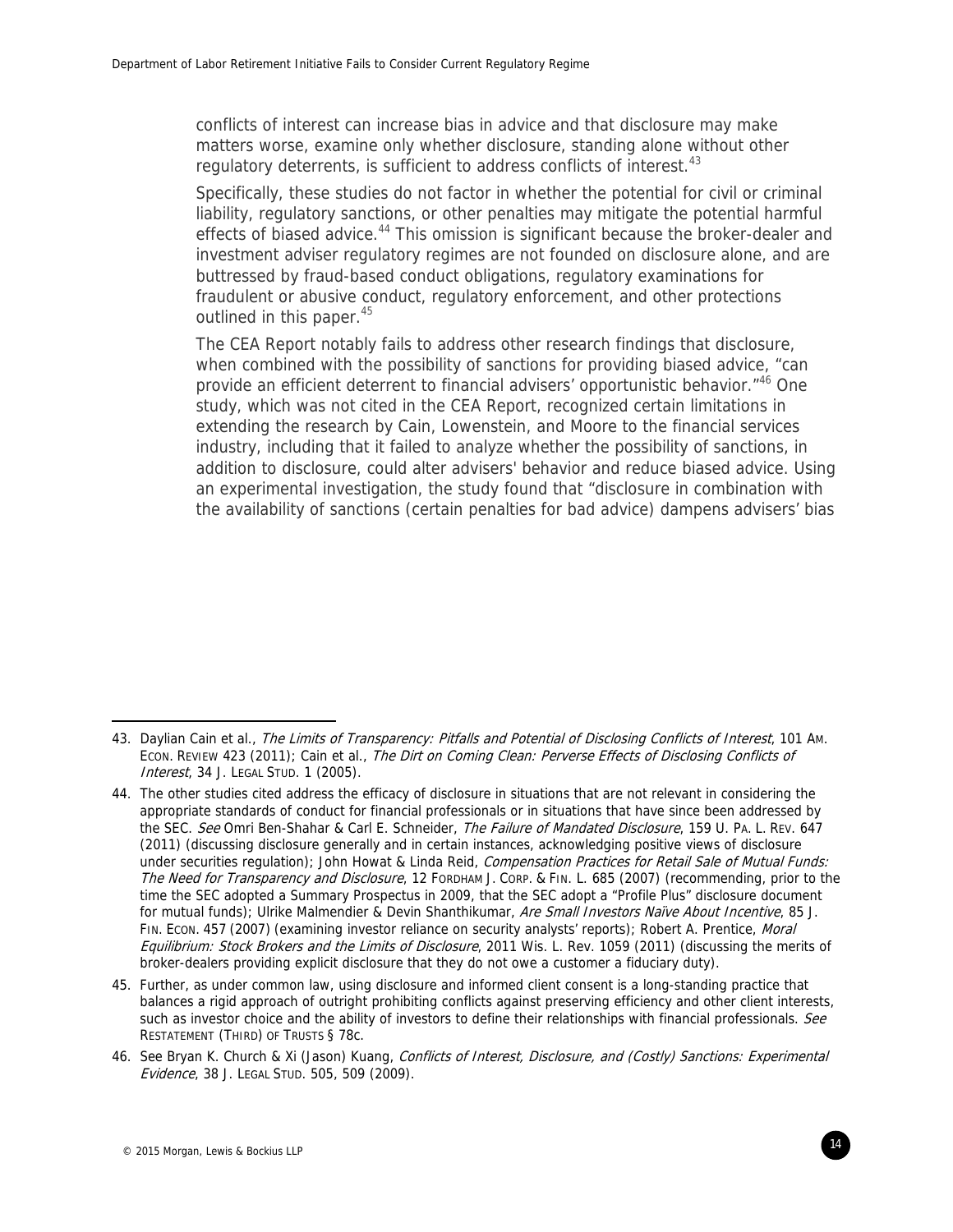markedly."<sup>47</sup> The authors' finding that disclosure plus sanctions provides meaningful protections should be acknowledged and addressed.<sup>48</sup>

 **Broker-dealers and investment advisers may not charge excessive fees and must consider investment expenses in making suitability decisions.** Though the federal securities laws do not generally fix the amount of fees an investment adviser or broker-dealer can charge investors, they do require that any charges be fair and reasonable.<sup>49</sup> The SEC staff has interpreted an investment adviser's fiduciary duties as requiring an investment adviser to charge fees that are fair and reasonable, and has stated that, if an investment adviser charges fees that substantially exceed fees charged by other investment advisers providing similar services, it must disclose that fact to clients and potential clients.<sup>50</sup> Similarly, brokerdealers are required under the antifraud provisions and the federal securities laws to charge fair prices and commissions. $51$  Further, the suitability requirements discussed above require both broker-dealers and investment advisers to consider the fees and expenses associated with a recommended investment.<sup>52</sup>

The CEA Report claims that "conflicted payments" generate incentives for financial professionals to "steer savers into products or investment strategies that provide larger payments to the adviser," but that may underperform, in part, because of allegedly higher fees associated with such payments. But, the CEA Report fails to address the investor protections that prohibit broker-dealers and advisers from receiving excessive compensation and that prohibit recommendations of investments at unfair or unreasonable prices.

49. Likewise, fees that banks charge must be reasonable and permitted under applicable law (e.g., state law).

<sup>47.</sup> See id. at 527. The authors noted that this result occurred even though the structure of the study provided that sanctions would be costly for the investor to initiate and the investor would have nothing to gain by pursuing sanctions (other than penalizing the adviser). Id. It is possible that in the real world, where broker-dealer customers have access to arbitration, a less costly way to resolve disputes, this dampening effect may prove to be even greater. The authors also recognized that the sanctioning mechanism used in the study (sanctions were certain in the instance of bad advice and bad advice was clearly defined) "may present a greater threat than in many naturally occurring markets." Id. at 528.

<sup>48.</sup> In fact, even Cain, Lowenstein, and Moore acknowledged in a 2011 study that "[i]t would be a mistake, however, to conclude that disclosure is always counterproductive." Daylian Cain et al., When Sunlight Fails to Disinfect: Understanding the Perverse Effects of Disclosing Conflicts of Interest, 37 J. Consumer Res. 836, 850-51 (2011) ("However, even when advisees pay little attention to disclosed information, it can have a 'telltale heart' effect and cause advisors to exercise restraint. . . . As long as disclosure is not viewed as equal substitute for elimination of conflict, and as long as disclosed information is interpretable by those who receive it (and not written in fine-print legalese), the benefits of disclosure may outweigh the risks delineated in this paper.").

<sup>50.</sup> See, e.g., IA-BD STUDY, supra note 16, at 40 ("The Commission staff has taken the view that as part of their fiduciary duties, advisers must charge fees that are fair and reasonable, and when an adviser's fee is higher than others, an adviser must disclose this").

<sup>51.</sup> See FINRA Rule 2121 (Fair Prices and Commissions).

<sup>52.</sup> See, e.g., In the Matter of IFG Network Securities Inc. et al., Exchange Act Release No. 54127, Investment Advisers Release No. 2533 (July 11, 2006) (finding that failure to disclose differences in cost structures between Class A and Class B shares was misleading); FINRA Regulatory Notice 12-25, supra note 14, at 4 ("The cost associated with a recommendation . . . ordinarily is only one of many important factors to consider when determining whether the subject security or investment strategy involving a security or securities is suitable.").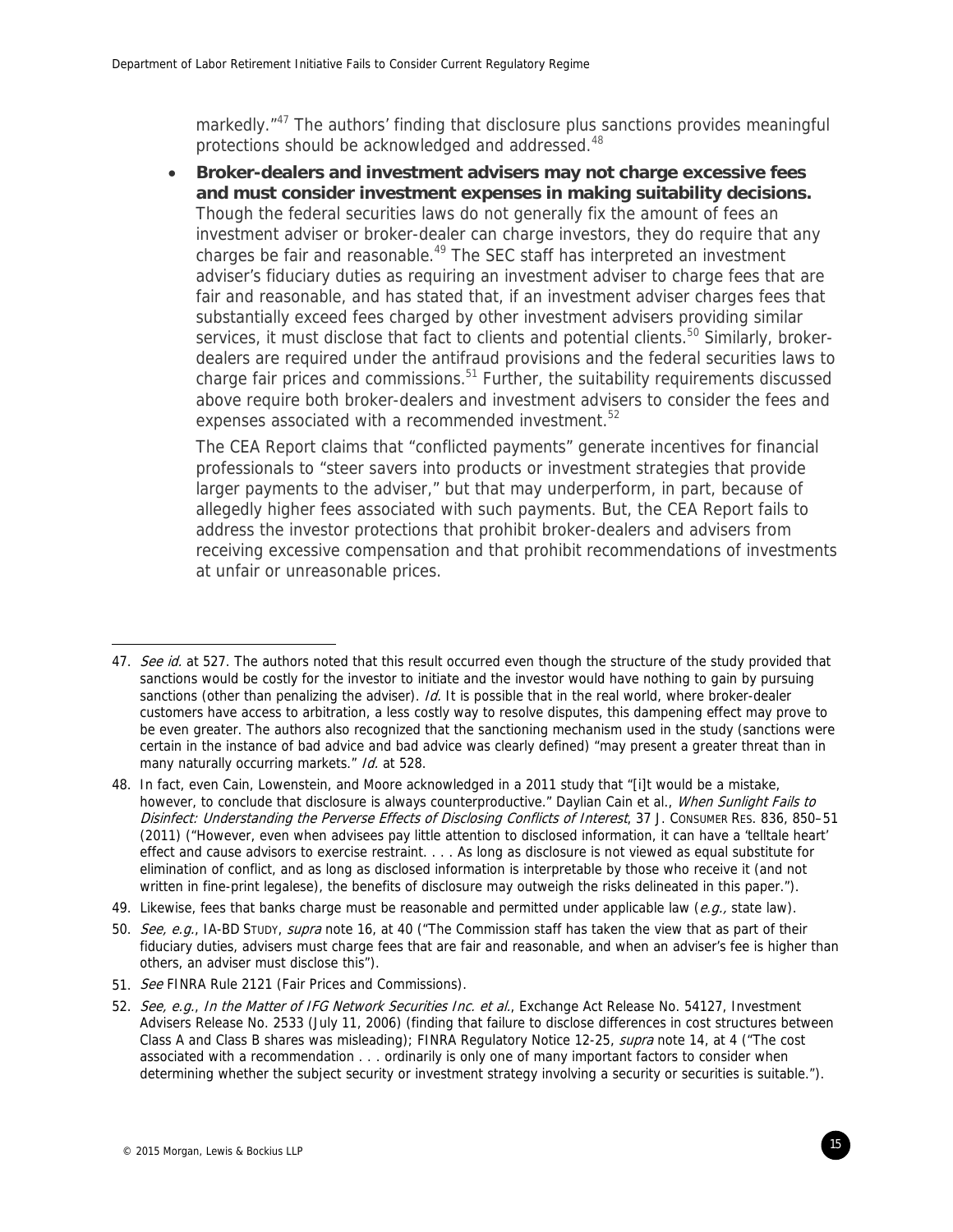The SEC and FINRA actively enforce the core requirements noted above to protect investors from potential harm that may result from investment recommendations that are not in the investors' interests. The table below summarizes these core protections.

| <b>Regulatory</b><br><b>Protections</b>                                                                      | <b>Broker</b><br>(SEC,<br>FINRA,<br><b>MSRB &amp;</b><br>States) | <b>Investment</b><br><b>Adviser</b><br>(SEC & States) | <b>Bank</b><br>(OCC, FRB,<br>FDIC &<br>States) | <b>Commodity</b><br><b>Trading</b><br><b>Advisor</b><br>(CFTC & NFA) | <b>Insurance</b><br><b>Producers</b><br>(States) |
|--------------------------------------------------------------------------------------------------------------|------------------------------------------------------------------|-------------------------------------------------------|------------------------------------------------|----------------------------------------------------------------------|--------------------------------------------------|
| Know your customer<br>when giving advice                                                                     | ✓                                                                | $\checkmark$                                          | ✓                                              | ✓<br>(at account<br>opening)                                         |                                                  |
| Obligation to give<br>suitable advice in client<br>best interest                                             | $\checkmark$                                                     | $\checkmark$                                          | $\boldsymbol{\nu}$                             | ✓<br>(at account<br>opening)                                         | ✓                                                |
| <b>Obligation to disclose</b><br>material conflicts                                                          | $\mathbf{v}$                                                     | $\checkmark$                                          | $\checkmark$                                   | ✓                                                                    |                                                  |
| Obligation to charge<br>reasonable prices                                                                    | $\checkmark$                                                     | $\checkmark$                                          | $\checkmark$                                   |                                                                      | ✓                                                |
| <b>Restrictions on self-</b><br>dealing, such as principal<br>trades, especially when<br>acting as fiduciary | $\mathbf{v}$<br>(through<br>disclosure)                          | $\checkmark$                                          | $\checkmark$                                   |                                                                      | $\boldsymbol{\nu}$                               |

## **Core Protections Across Financial Professionals Giving Advice**

## **Broker-Dealers Are Subject to Comprehensive Regulation**

In addition to the core protections discussed above that apply regardless of the type of financial professional an investor chooses for investment advice, the current regulatory framework imposes specific requirements on broker-dealers that provide a high level of investor protection. Specifically, the broker-dealer regulatory framework provides:

- Comprehensive rules designed to protect customers;
- Oversight and enforcement by the SEC, FINRA, and state securities regulators; and
- The ability for investors to seek redress through arbitration and class action litigation.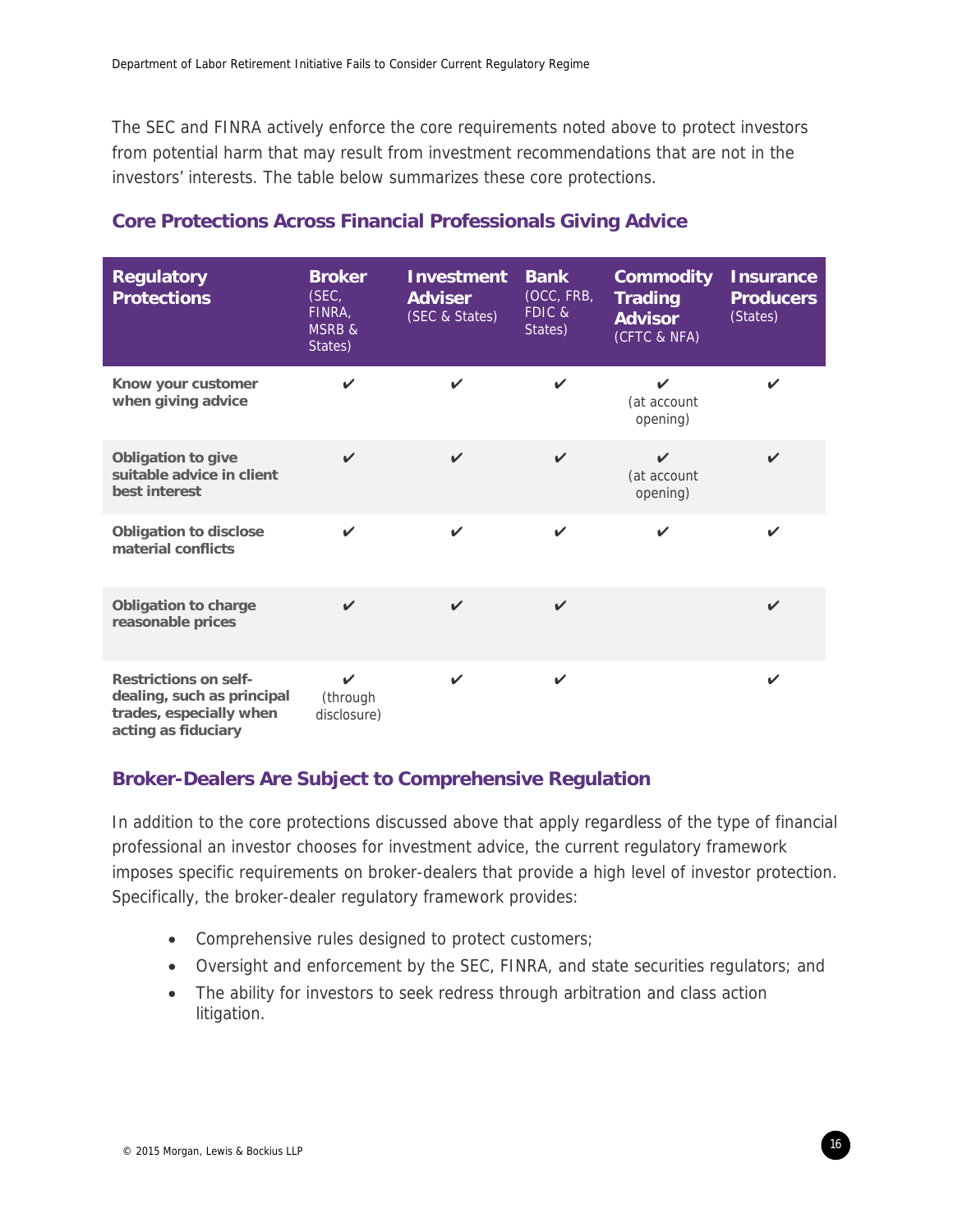SEC and FINRA rules governing the conduct of a broker-dealer's business include, among other things, rigorous registration, testing, and continuing education requirements.<sup>53</sup> Further, rules applicable to broker-dealers require them to disclose information about registered representatives' background and conduct, which is publicly available through FINRA BrokerCheck, $54$  impose robust recordkeeping requirements, $55$  set standards for best execution and order handling,<sup>56</sup> and establish other customer protection obligations.<sup>57</sup> Broker-dealers are further required to supervise for compliance with the federal securities laws.<sup>58</sup>

Additionally, the SEC, FINRA, and state securities regulators conduct periodic examinations and have developed comprehensive and targeted enforcement programs to identify and correct compliance issues. Both broker-dealers and investment advisers are subject to extensive riskbased examinations. Though the examination cycles differ between broker-dealers and investment advisers for various reasons (with broker-dealers examined more frequently), firms employing the greatest number of financial professionals are closely monitored and subject to annual, if not more frequent, examinations. $59$  The SEC and FINRA complement their brokerdealer examination programs with active enforcement.

Further, customers of broker-dealers are able to seek redress through class action litigation and arbitration, including FINRA arbitration, for certain alleged violations of the federal securities laws (e.g., matters alleging violations of Section 10(b) of the Exchange Act and Rule 10b-5 thereunder related to disclosure, customer communications, and suitability violations) as well as

<sup>53.</sup> Section 15(a) of the Exchange Act requires broker-dealers that effect securities transactions, or that induce or attempt to induce the purchase or sale of securities, to register with the SEC. In addition, broker-dealers that conduct business with the public, such as retail customers, must become members of FINRA. Exchange Act § 15(b)(8), 15 U.S.C. § 78o(b)(8); Exchange Act Rule 15b9-1, 17 C.F.R. § 240.15b9-1. FINRA has also adopted rules requiring registration of principals and registered representatives, as well as testing and continuing education requirements. See, e.g., NASD Rule 1021 (Registration Requirements); NASD Rule 1022 (Categories of Principal Registration); NASD Rule 1031 (Registration Requirements); NASD Rule 1032 (Categories of Representative Registration).

<sup>54.</sup> See FINRA By-Laws Art. V, Sec. 2.

<sup>55.</sup> See Exchange Act Rules 17a-3, 17a-4, 17 C.F.R. § 240.17a-3, 17a-4 (regarding broker-dealers' recordkeeping obligations).

<sup>56.</sup> See Newton v. Merrill, Lynch, Pierce, Fenner & Smith, Inc., 135 F.3d 266, 269 (3d Cir. 1998), cert. denied 525 U.S. 811 (1998); FINRA Rule 5310 (Best Execution and Interpositioning); MSRB Rule G-18 (Best Execution) (effective Dec. 7, 2015); see also Regulation NMS, Exchange Act Release No. 49325 (Feb. 26, 2004), 69 Fed. Reg. 11126 (Mar. 9, 2004).

<sup>57.</sup> See Exchange Act Rule 15c3-1, 17 C.F.R. § 240.15c3-1 (establishing net capital requirements); Exchange Act Rule 15c3-3, 17 C.F.R. § 240.15c3-3 (establishing customer protection requirements related to reserves and custody of securities).

<sup>58.</sup> See Exchange Act § 15(b)(4)(E), (b)(6)(A), 15 U.S.C. § 78o(b)(4)(E), (b)(6)(A); FINRA Rule 3110 (Supervision).

<sup>59.</sup> Broker-dealers are generally examined once every one to four years. See IA-BD STUDY, supra note 16, at A-2 through A-16.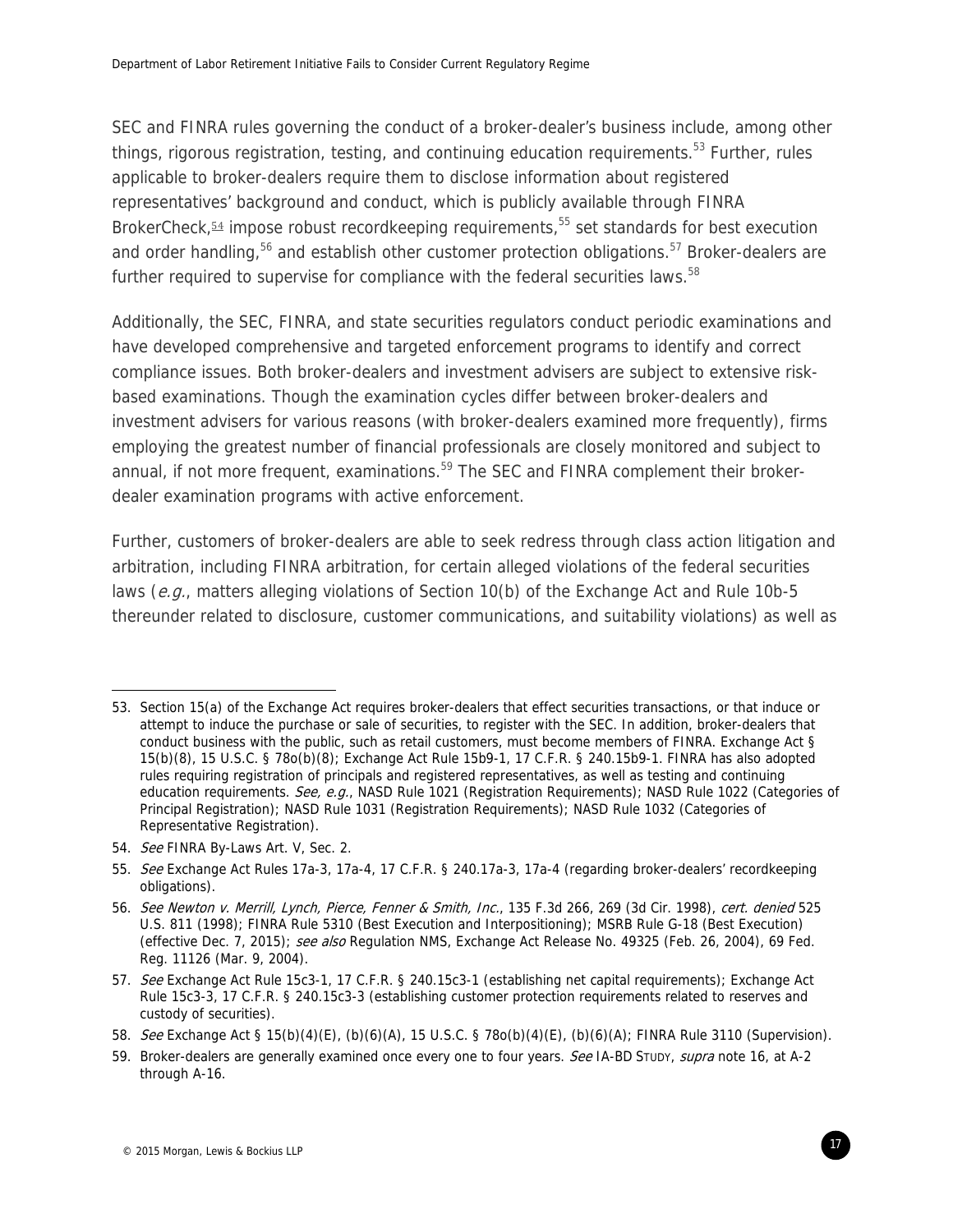alleged violations of FINRA rules.<sup>60</sup> In many cases, pursuing matters through arbitration can be faster and less costly than court-based litigation. Additionally, arbitration forums, including the FINRA arbitration forum, offer procedural safeguards to protect customers.<sup>61</sup> All FINRA arbitration awards are public, unredacted, and available on FINRA's website.<sup>62</sup>

# **Regulation of Investment Advice Under the Securities Laws Is Calibrated to Protect Investors Appropriately, While Preserving Investor Choice**

Though the securities laws include core protections applicable across both investment advisers and broker-dealers, as well as other rules specific to each, the laws recognize that advice is provided under different business models that provide investors, including those saving for retirement through IRAs, with a range of choices and the ability to define and control their relationships with their chosen financial professionals and how the financial professional will be compensated for his or her services. In light of the differences between how investment advisers and broker-dealers operate, the regulations that apply to each are tailored to address the risks and potential conflicts that are unique to each model.

In general, the more influence or authority a financial professional has over the investor's investment decisions, the greater the regulatory scrutiny and compliance requirements become. So, for example, if an investor merely requests that a broker-dealer execute an unsolicited securities transaction, the broker-dealer's duties are generally limited to seeking best execution (*i.e.*, where and how to effect the trade) and satisfying certain disclosure requirements, and there is no obligation to investigate the suitability of the investor's security transaction. At the other end of the spectrum, if an investor hires an investment adviser to make and carry out investment decisions for the investor without first consulting the investor  $(i.e.,$  discretionary investment advice), the adviser is subject to more fulsome obligations, including the Advisers Act suitability and disclosure requirements, the federal fiduciary standards noted above, and restrictions on principal trading. Importantly, while broker-dealers are governed by SEC and FINRA requirements when they provide advice incidental to their role as broker-dealers, if their advice goes beyond that threshold (including by offering advisory services for separate compensation or on a discretionary basis), the added fiduciary safeguards under the Advisers Act swing into force. The illustration below shows how the regulatory requirements increase at different advisory service levels.

 $\overline{a}$ 60. With over 3,500 arbitration cases filed with FINRA in 2014, customers actively use arbitration as a means to address complaints against broker-dealers.

<sup>61.</sup> See, e.g., IA-BD STUDY, supra note 16 at 80-81; SIFMA, WHITE PAPER ON ARBITRATION IN THE SECURITIES INDUSTRY (Oct. 2007), *available at* http://www.sifma.org/issues/legal,-compliance-and-administration/pre-disputearbitration/resources/. Note that the SEC is authorized to oversee the FINRA's arbitration programs.

<sup>62.</sup> See FINRA Arbitration & Mediation, FINRA Arbitration Awards Online, available at http://finraawardsonline.finra.org/.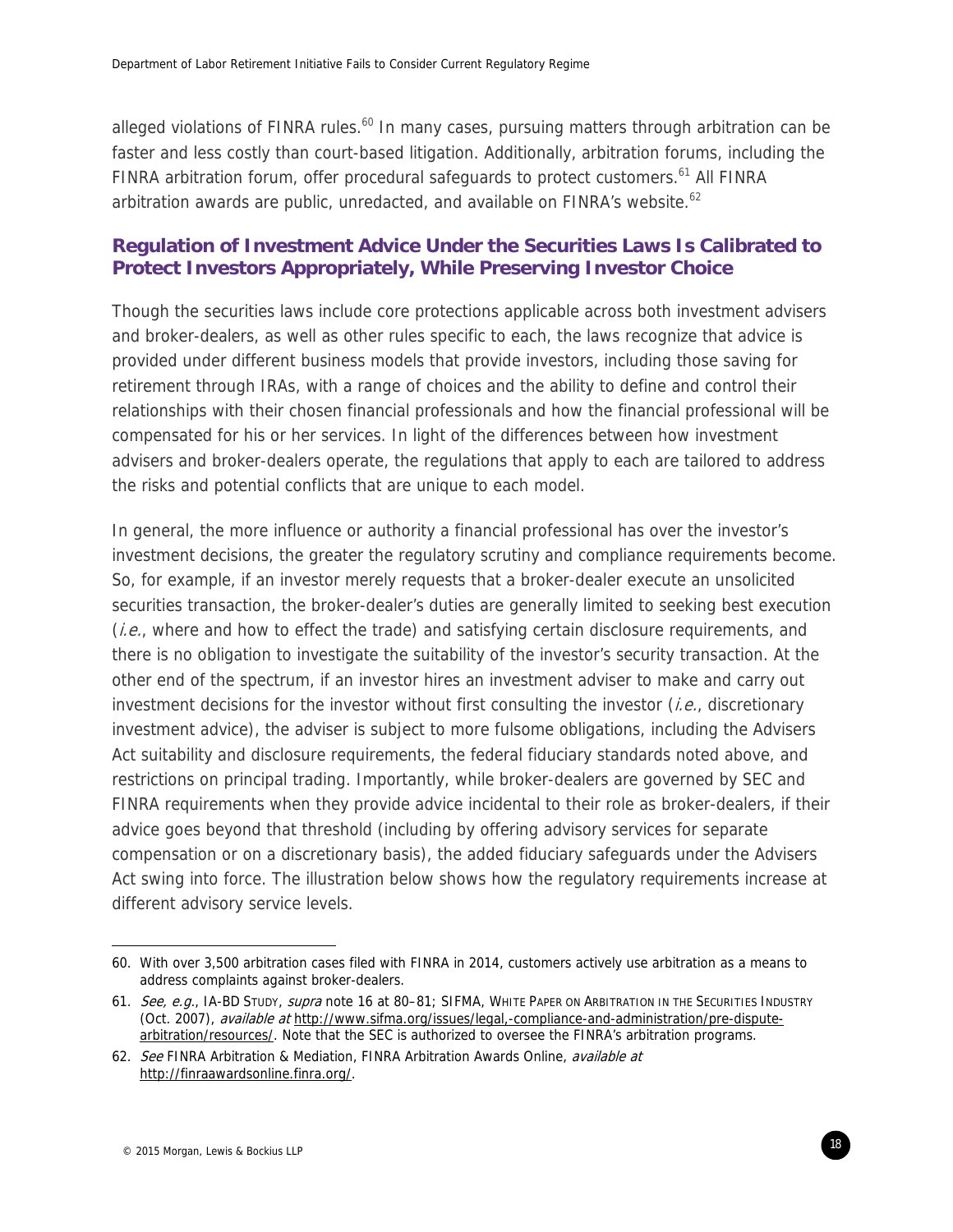### **Graduated Investor Protections when Receiving Advice**

Protections Increase as Financial Professional's Role and Authority – and Investor's Reliance – Increase



#### Investor protections are accretive - they grow by addition

As so structured, the securities laws increase investor protections as the investor's reliance on the financial professional increases. This calibrated regulatory framework recognizes that investors and their financial professionals should be able to control the extent and the contours of their relationship, and that the laws governing that relationship should follow accordingly. Further, because service level and regulatory compliance costs are inevitably passed on to investors, graduated regulation may facilitate investor access and choice, particularly for investors who do not want to pay for ongoing advice. The current regulatory framework enables such investors to access guidance and assistance from investment professionals with a range of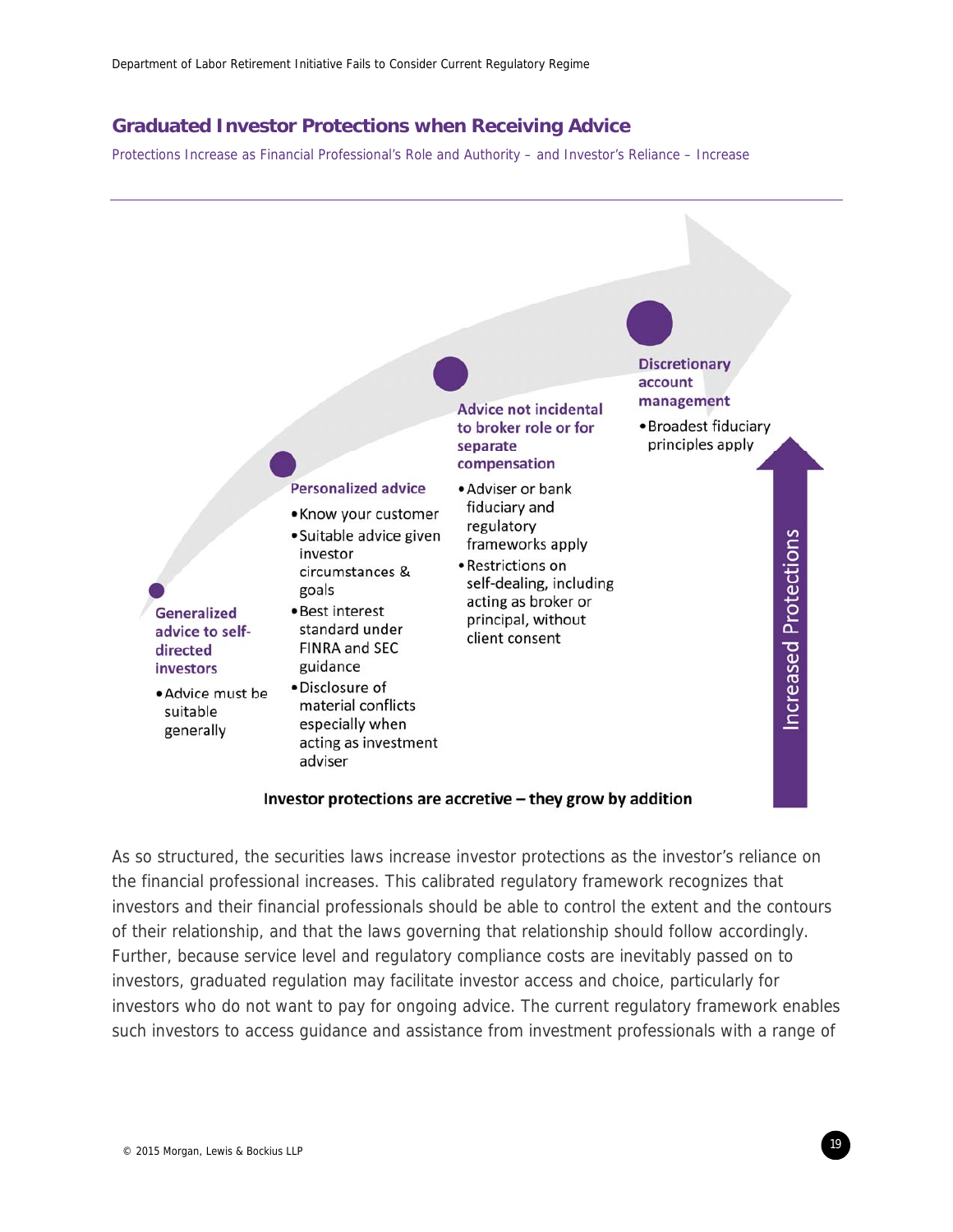options and choices regarding the type of relationship and related costs, while still benefiting from an appropriate level of investor protection and regulatory oversight.

The CEA Report suggests that the fiduciary standard that applies to investment advisers offers better consumer protections than the suitability standard that applies to broker-dealers.<sup>63</sup> This over-simplifies a complex regulatory framework, fails to appreciate that the regulatory framework is calibrated to reflect that broker-dealers and investment advisers play different roles, and fails to address broker-dealers' obligations that are established in reticulated form via SEC and FINRA requirements. The CEA Report further claims that preserving the current system is not necessary to maintain access to professional advice for savers with lower account balances because change will not increase the cost of advice and financial professionals will still have incentives to provide services to savers with low balances.<sup>64</sup> Though the merits of these claims are better addressed through economic analyses that are beyond the scope of this white paper,<sup>65</sup> we note that these claims dismiss the value the current regulatory framework provides to investors, including low-balance investors, by enabling them to choose and define their relationships with their chosen financial professionals.

# **Proactive Oversight and Examination Focus on Retirement Assets and Senior Investors**

Recognizing the increasingly important role IRAs play as one means of saving for retirement, the SEC and FINRA have undertaken special initiatives directed at IRAs, as well as employersponsored plans and senior investor issues.<sup>66</sup> These initiatives include the following:

 **Guidance on communications regarding fees in IRA advertisements.** In July 2013, FINRA issued Regulatory Notice 13-23 to provide guidance regarding fair and balanced advertisements with respect to IRA fees.<sup>67</sup>

<sup>63.</sup> CEA REPORT, supra note 1, at 6-7.

<sup>64.</sup> Id. at 21.

<sup>65.</sup> See DR. JEREMY BERKOWITZ ET AL., NERA ECONOMIC CONSULTING, REVIEW OF THE WHITE HOUSE REPORT TITLED "THE EFFECTS OF CONFLICTED INVESTMENT ADVICE ON RETIREMENT SAVINGS" (Mar. 2015) (discussing these and other claims in the CEA Report).

<sup>66.</sup> The OCC has also undertaken a particular focus on advice provided with respect to retirement assets and has published guidance on asset management services for retirement plans. Comptroller of the Currency, Comptroller's Handbook: Retirement Plan Products and Services (Feb. 2014) available at http://www.occ.gov/publications/publications-by-type/comptrollers-handbook/file-pub-employee-benefitsretirement-plan.pdf.

<sup>67.</sup> FINRA, Regulatory Notice 13-23, Brokerage and Individual Retirement Account Fees: FINRA Provides Guidance on Disclosure of Fees in Communications Concerning Retail Brokerage Accounts and Individual Retirement Accounts (Jul.. 2013), available at http://www.finra.org/sites/default/files/NoticeDocument/p304670.pdf.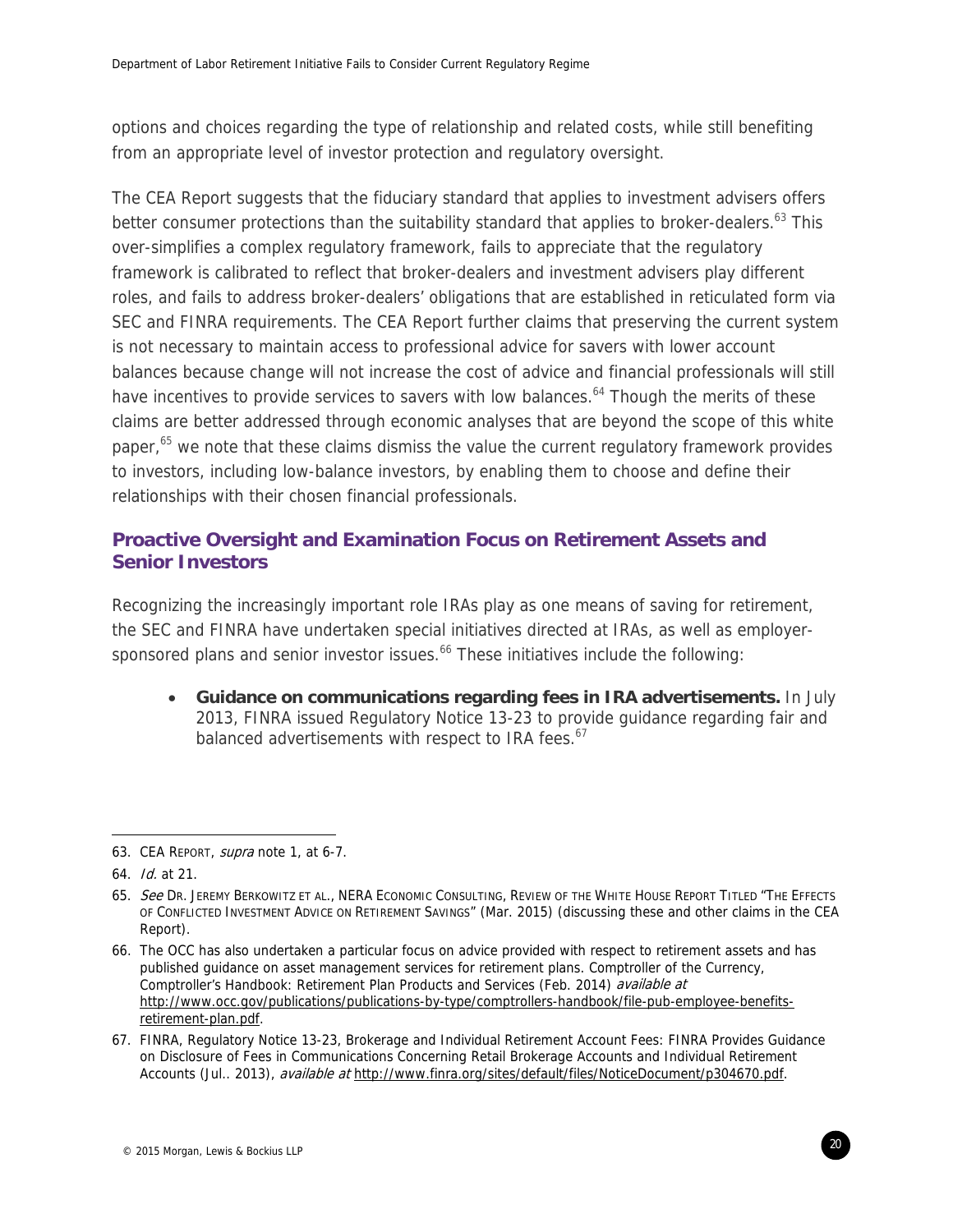**Guidance to clarify the standards and requirements that apply to brokerdealers making recommendations and providing education to investors eligible for distributions from employer-sponsored plans.** Recognizing the complexity and importance of the decision to roll over assets to an IRA, or to keep them in an employer-sponsored plan, FINRA issued Regulatory Notice 13-45 in December 2013 to provide guidance on broker-dealers' responsibilities when making recommendations, providing education, and engaging in other activities with respect to such assets.<sup>68</sup> The notice includes a nonexclusive list of considerations brokerdealers must take into account when making a rollover recommendation to satisfy FINRA Rule 2111. These considerations include fees, available services and investments, distribution options, and tax considerations, among others.

The notice further requires broker-dealers to review and assess conflicts of interest and to supervise "to reasonably ensure that conflicts of interest do not impair the judgment of a registered representative . . . about what is in the customer's interest." Additionally, the notice provides guidance on investor education and imposes further requirements on communications with the public.

- **Examination priorities focused on rollover practices.** Both the SEC and FINRA added practices with respect to rollovers from employer plans to IRAs to their examination priorities in 2014,<sup>69</sup> maintained them as priorities in 2015,<sup>70</sup> and have been active in examining rollover practices.
- **Examination priorities focused on other issues relevant to retirement investors.** The SEC's and FINRA's 2015 examination priorities particularly focus on retirement-related issues, noting that "investors are more dependent than ever on their own investments for retirement" and that "the financial services industry is offering a broad array of information, advice, products, and services to retail investors to help them plan for, and live in, their retirement years. $171$  Among the items the SEC is examining is the suitability of recommendations of particular investment products and accounts.

In addition to its focus on IRA rollovers, FINRA is examining communications to senior investors, suitability of recommendations made to seniors, training to address senior-specific issues ( $e.g.,$  elder abuse and diminished capacity), and supervision to protect senior investors.<sup>72</sup>

<sup>68.</sup> Regulatory Notice 13-45, supra note 18.

<sup>69.</sup> SEC Office of Compliance Inspections and Examinations (OCIE), National Examination Priorities for 2014 (Jan. 2014), available at http://www.sec.gov/about/offices/ocie/national-examination-program-priorities-2014.pdf; FINRA, 2014 Regulatory and Examination Priorities Letter (Jan. 2014) available at https://www.finra.org/sites/default/files/Industry/p419710.pdf.

<sup>70.</sup> OCIE, National Examination Priorities for 2015 (Jan. 2015), available at http://www.sec.gov/about/offices/ocie/national-examination-program-priorities-2015.pdf; FINRA, 2015 Regulatory and Examination Priorities Letter (Jan. 2015) available at https://www.finra.org/sites/default/files/p602239.pdf.

<sup>71.</sup> OCIE, National Examination Priorities for 2015, supra note 70, at 2.

<sup>72.</sup> FINRA, 2015 Regulatory and Examination Priorities Letter, supra note 70, at 10.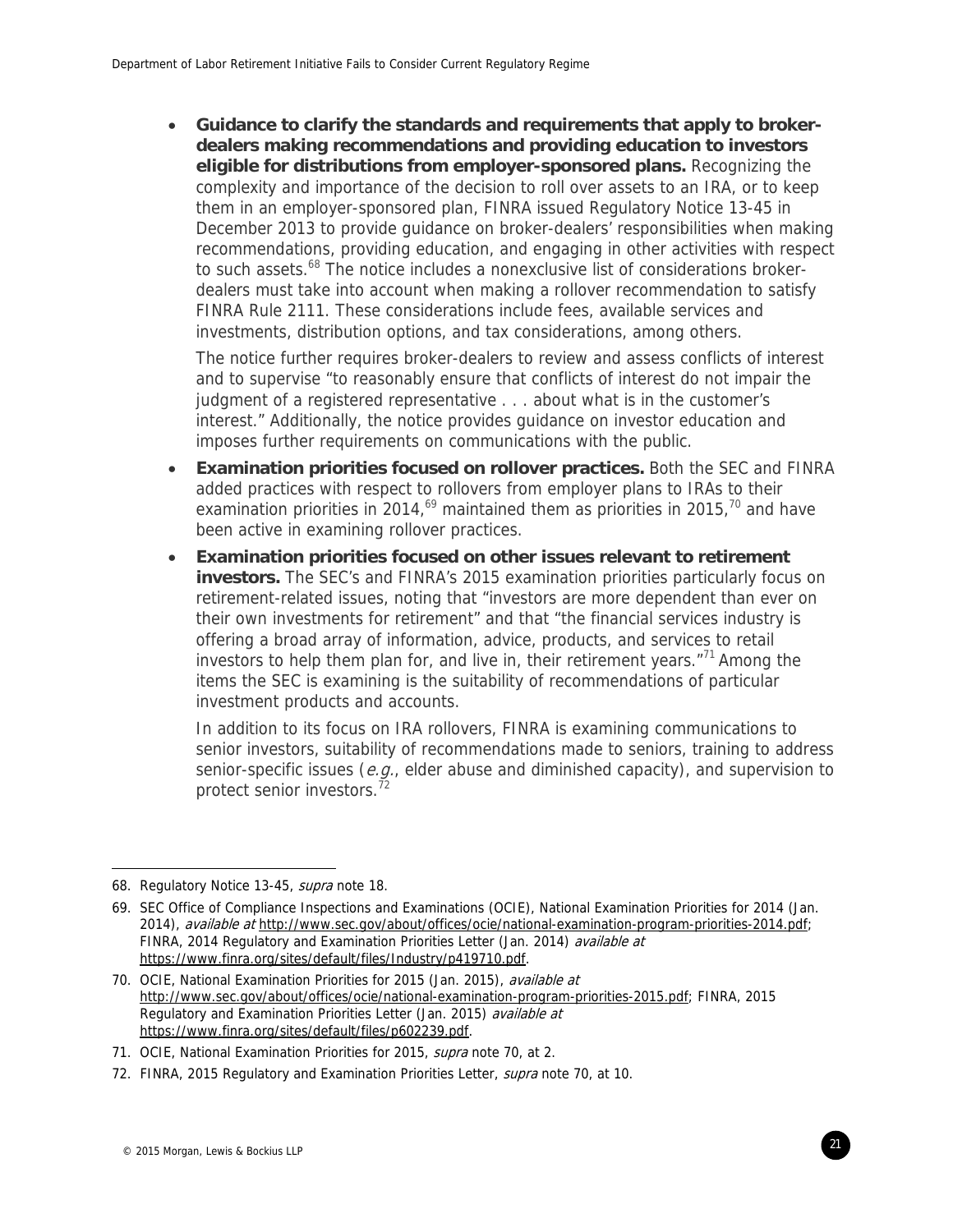FINRA's and the SEC's guidance and examination activities noted above represent an increased focus on protecting retirement investors and on retirement-specific issues. In suggesting that the current legal standards that apply to investment advisers and broker-dealers are inadequate to address potential harm to IRA investors, the CEA Report fails to address these developments and their potential over time to ameliorate any perceived gaps in the current system.

#### **Conclusion**

The regulatory framework that applies to investment advisers and broker-dealers is extensive and reflects the complexity and variety of relationships that advisers and broker-dealers have with their clients, as well as the complexity and variety of investment products and strategies available to investors in the marketplace today. This framework is informed by over 100 years of learning and experience regarding how to best protect investors from potential harm that may result when their financial professional has a conflict of interest, while balancing the benefits of investor choice and autonomy.

\* \* \* \* \*

This white paper was prepared by:

Steven W. Stone, Daniel R. Kleinman, Charles M. Horn, Lindsay B. Jackson, and Brian J. Baltz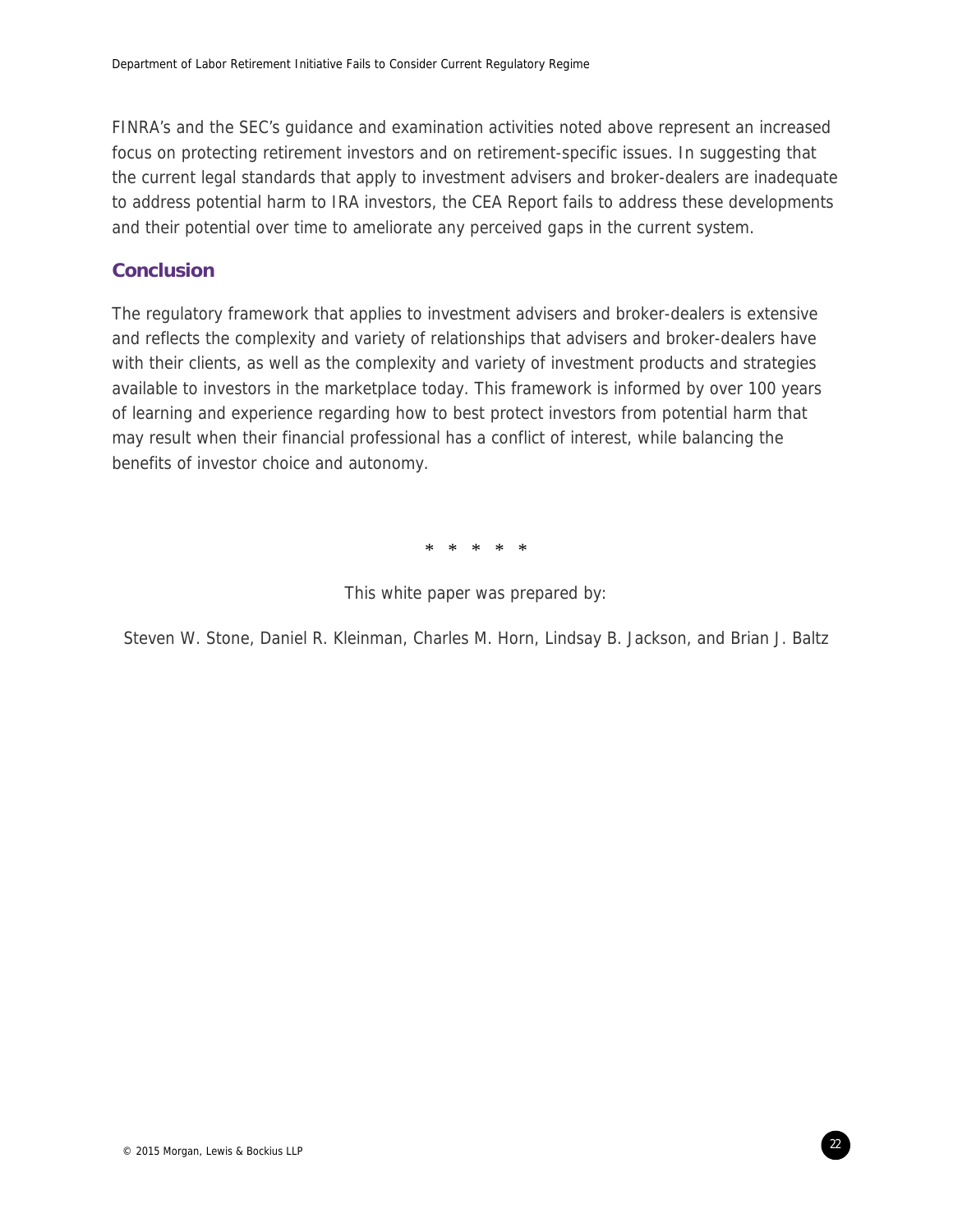## **Appendix – Regulators That Oversee the Provision of Investment Advice**

| <b>Name</b>                                                                   | <b>Statutes</b>                          | <b>Authority</b>                                                                                                                                                                                                                                                                                                                                                                                                                                                                                                                                                                                                                                    |
|-------------------------------------------------------------------------------|------------------------------------------|-----------------------------------------------------------------------------------------------------------------------------------------------------------------------------------------------------------------------------------------------------------------------------------------------------------------------------------------------------------------------------------------------------------------------------------------------------------------------------------------------------------------------------------------------------------------------------------------------------------------------------------------------------|
| <b>Board of Governors</b><br>of the Federal<br><b>Reserve System</b><br>(FRB) | Federal Reserve Act of<br>1913           | Regulates, supervises, and examines state-<br>chartered banks and trust companies that<br>are members of the Federal Reserve System,<br>including activities with respect to<br>investment advice. The FRB has established<br>examination guidelines and guidance with<br>respect to fiduciary services provided by<br>banks and trust companies regulated by the<br>FRB. <sup>73</sup>                                                                                                                                                                                                                                                             |
| <b>Commodity</b><br><b>Futures Trading</b><br><b>Commission</b><br>(CFTC)     | <b>Commodity Exchange</b><br>Act of 1936 | Regulates advice related to commodity<br>interests, which includes futures, options on<br>futures, and swaps. $74$ Intermediaries such as<br>CTAs and commodity pool operators (CPOs)<br>must be registered with the CFTC and be<br>members of the NFA. <sup>75</sup> Associated persons<br>(i.e., persons engaged in the solicitation of<br>customer accounts or funds and supervisors<br>of such persons) must be individually<br>registered and pass a test. <sup>76</sup> Associated<br>persons and principals of CTAs and CPOs are<br>subject to a background check and must not<br>be subject to a statutory disqualification. $\frac{77}{2}$ |
|                                                                               |                                          | CTAs and CPOs are subject to the antifraud<br>provisions in the Commodity Exchange Act. <sup>78</sup><br>Registered CTAs and CPOs must provide risk<br>disclosures to their clients, describing their<br>background, trading program, risk factors,<br>conflicts of interest, past performance                                                                                                                                                                                                                                                                                                                                                      |

<sup>73.</sup> FRB Supervisory Letter SR 96-10, Risk-Focused Fiduciary Examinations (April 24, 1996); Federal Reserve Board, Commercial Bank Examination Manual, supra note 10.

<sup>74.</sup> Section 4n of the Commodity Exchange Act; 7 U.S.C. § 6n.

<sup>75.</sup> Id.; NFA Bylaw 1101 states that no member of NFA may "carry an account, accept an order or handle a transaction" in commodity futures contracts for, or on behalf of, any nonmember of NFA that is required to be registered with the Commission as, inter alia, an IB, CPO, or CTA. Accordingly, any CTA or CPO required to be registered with the CFTC that desires to conduct business directly with an FCM must become a member of NFA.

<sup>76.</sup> Section 4k of the Commodity Exchange Act; 7 U.S.C. § 6k; NFA Registration Rule 206; NFA Compliance Rule 2- 24.

<sup>77.</sup> NFA Registration Rules 206, 208.

<sup>78.</sup> Section 4o of the Commodity Exchange Act; 7 U.S.C. § 6o.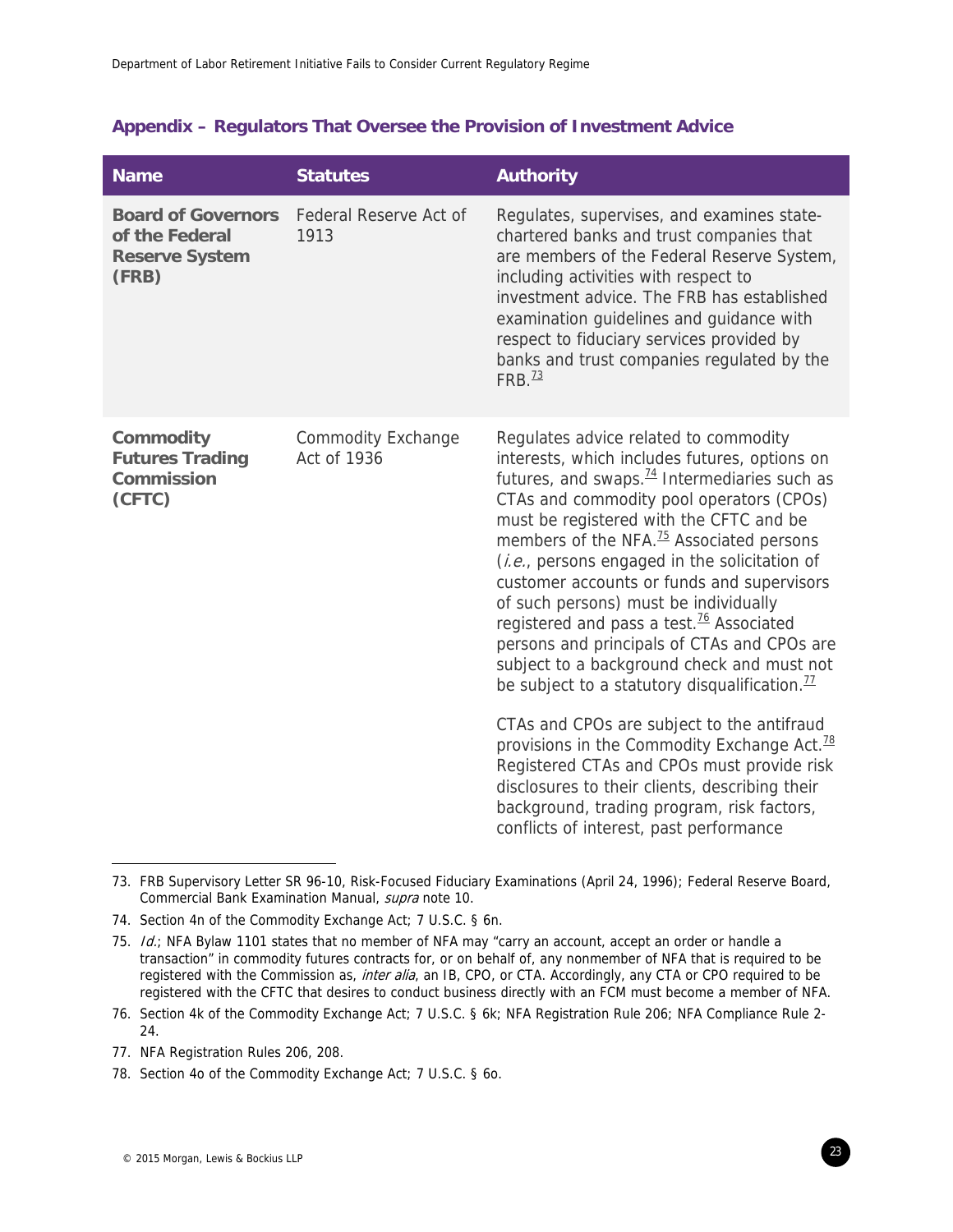| <b>Name</b>                                                                     | <b>Statutes</b>                                                                                                 | <b>Authority</b>                                                                                                                                                                                                                                                                                                                                                                                                                                                                                                                                                              |
|---------------------------------------------------------------------------------|-----------------------------------------------------------------------------------------------------------------|-------------------------------------------------------------------------------------------------------------------------------------------------------------------------------------------------------------------------------------------------------------------------------------------------------------------------------------------------------------------------------------------------------------------------------------------------------------------------------------------------------------------------------------------------------------------------------|
|                                                                                 |                                                                                                                 | results, fees and expenses, and any<br>information material to an investor's decision<br>to invest. <sup>79</sup> CTAs and CPOs must make<br>periodic filings with the CFTC and their<br>clients and are subject to recordkeeping<br>requirements. <sup>80</sup>                                                                                                                                                                                                                                                                                                              |
| Department of<br>Labor - Employee<br><b>Benefits Security</b><br>Administration | <b>Employee Retirement</b><br>Income Security Act of<br>1974 (ERISA)<br>Internal Revenue Code<br>of 1986 (Code) | Interprets, regulates, and enforces the<br>provisions of Title I of ERISA as they apply to<br>fiduciaries and other service providers to<br>ERISA-covered plans.<br>Interprets the prohibited transaction rules<br>under section 4975 of the Code as they<br>apply to fiduciaries and other service<br>providers to plans, IRAs, and certain other<br>accounts.                                                                                                                                                                                                               |
| <b>Federal Deposit</b><br><b>Insurance</b><br><b>Corporation (FDIC)</b>         | Banking Act of 1933<br><b>Federal Deposit</b><br>Insurance Act of 1950                                          | Regulates, supervises, and examines state<br>banks that are not members of the Federal<br>Reserve System. State non-member banks<br>must apply to, and receive the approval of,<br>the FDIC in order to exercise trust powers in<br>accordance with applicable state law. The<br>FDIC has established examination guidelines<br>related to banks' fiduciary duties with respect<br>to investment advice. <sup>81</sup> The FDIC refers to<br>applicable state and common law fiduciary<br>standards when a bank provides fiduciary<br>investment advice services to a client. |
| <b>Financial Industry</b><br><b>Regulatory</b><br><b>Authority (FINRA)</b>      | Securities Exchange Act<br>of 1934                                                                              | An SRO that is responsible for writing and<br>enforcing rules governing registered broker-<br>dealers and examining firms for compliance<br>with those rules.                                                                                                                                                                                                                                                                                                                                                                                                                 |
|                                                                                 |                                                                                                                 | FINRA rules require broker-dealers to                                                                                                                                                                                                                                                                                                                                                                                                                                                                                                                                         |

<sup>79. 17</sup> C.F.R. §§ 4.24-25, 4.34-35; NFA Compliance Rules 2-13, 2-46.

<sup>80. 17</sup> C.F.R. §§ 4.22-23, 4.33; NFA Compliance Rules 2-10, 2-13, 2-46.

<sup>81.</sup> FDIC, Trust Examination Manual, § 3.A.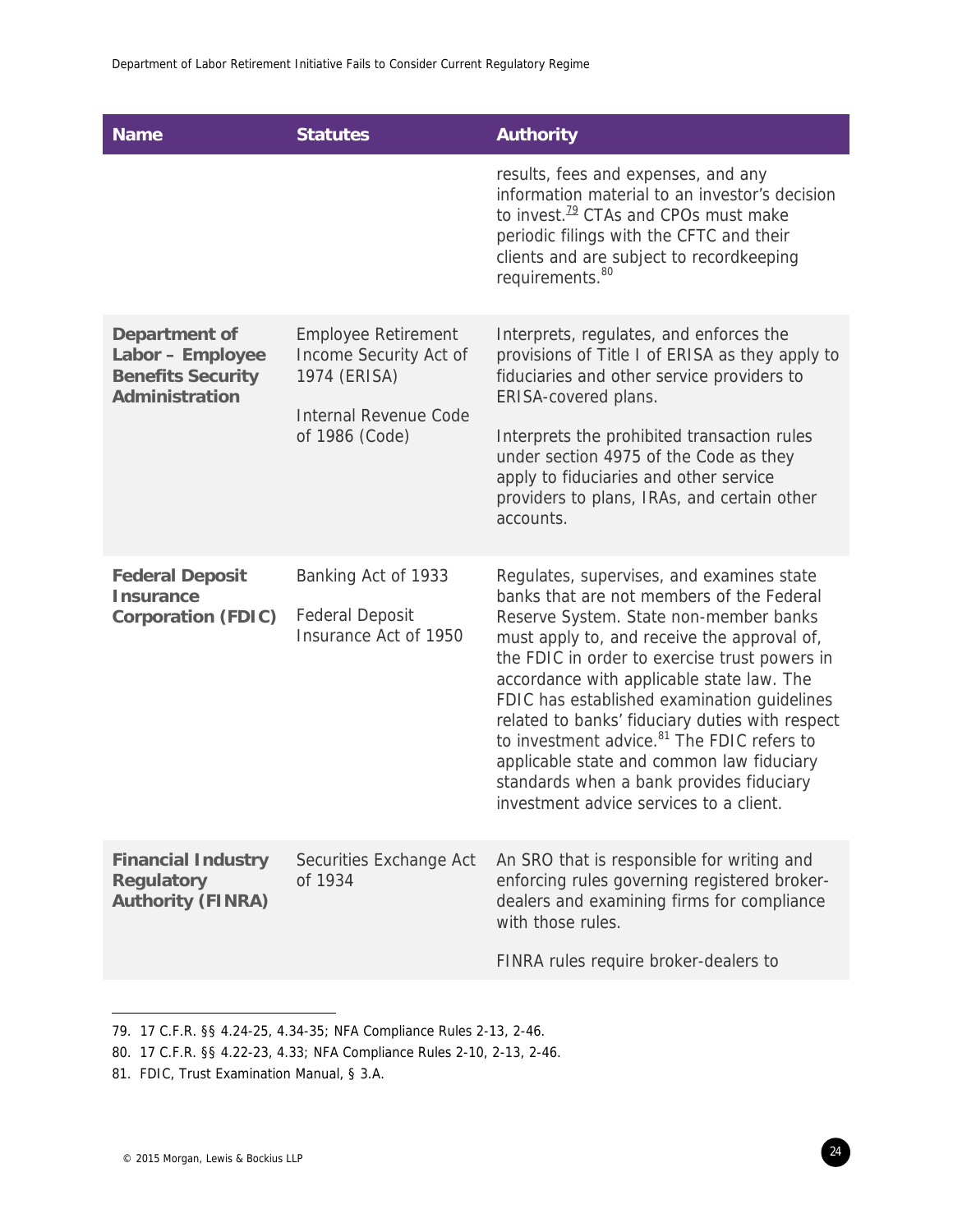| <b>Name</b>                                                                | <b>Statutes</b>                                | <b>Authority</b>                                                                                                                                                                                                                                                                                                                                                                                      |
|----------------------------------------------------------------------------|------------------------------------------------|-------------------------------------------------------------------------------------------------------------------------------------------------------------------------------------------------------------------------------------------------------------------------------------------------------------------------------------------------------------------------------------------------------|
|                                                                            |                                                | "observe high standards of commercial honor<br>and just and equitable principles of trade," <sup>82</sup><br>and to have a reasonable basis to believe a<br>recommendation is suitable for an investor,<br>based on reasonable diligence of the<br>investor's profile, and further to believe that<br>a recommended number of transactions<br>within a certain period is not excessive. <sup>83</sup> |
|                                                                            |                                                | FINRA rules further require fair and balanced<br>communications with the public, disclosure of<br>conflicts of interest, and receipt of fair<br>compensation, as well as various other<br>substantive requirements. <sup>84</sup>                                                                                                                                                                     |
| <b>Internal Revenue</b><br><b>Service</b>                                  | <b>Internal Revenue Code</b><br>of 1986 (Code) | Enforces the prohibited transaction rules<br>under section 4975 of the Code as they<br>apply to fiduciaries and other service<br>providers to plans, IRAs, and certain other<br>accounts.                                                                                                                                                                                                             |
| <b>Municipal</b><br><b>Securities</b><br><b>Rulemaking Board</b><br>(MSRB) | Securities Exchange Act<br>of 1934             | Regulates broker-dealers that engage in<br>municipal securities activities. <sup>85</sup><br>Writes and enforces disclosure, due<br>diligence, suitability, and other rules that<br>apply to the sale of municipal securities. <sup>86</sup>                                                                                                                                                          |
| <b>National Futures</b><br><b>Association (NFA)</b>                        | <b>Commodity Exchange</b><br>Act of 1936       | An SRO that regulates the derivatives<br>industry, including futures, swaps, and<br>foreign currencies.                                                                                                                                                                                                                                                                                               |
|                                                                            |                                                | NFA rules require CTAs and CPOs to<br>"observe high standards of commercial honor<br>and just and equitable principles of trade in                                                                                                                                                                                                                                                                    |

<sup>82.</sup> See FINRA Rule 2010 (Standards of Commercial Honor and Principles of Trade).

<sup>83.</sup> FINRA Rule 2111 (Suitability).

<sup>84.</sup> See, e.g., FINRA Rule 2210 (Communications with the Public); FINRA Rule 5121 (Public Offerings of Securities with Conflicts of Interest); FINRA Rule 2121 (Fair Prices and Commissions).

<sup>85.</sup> MSRB Rule A-12.

<sup>86.</sup> See, e.g., MSRB Rule G-19.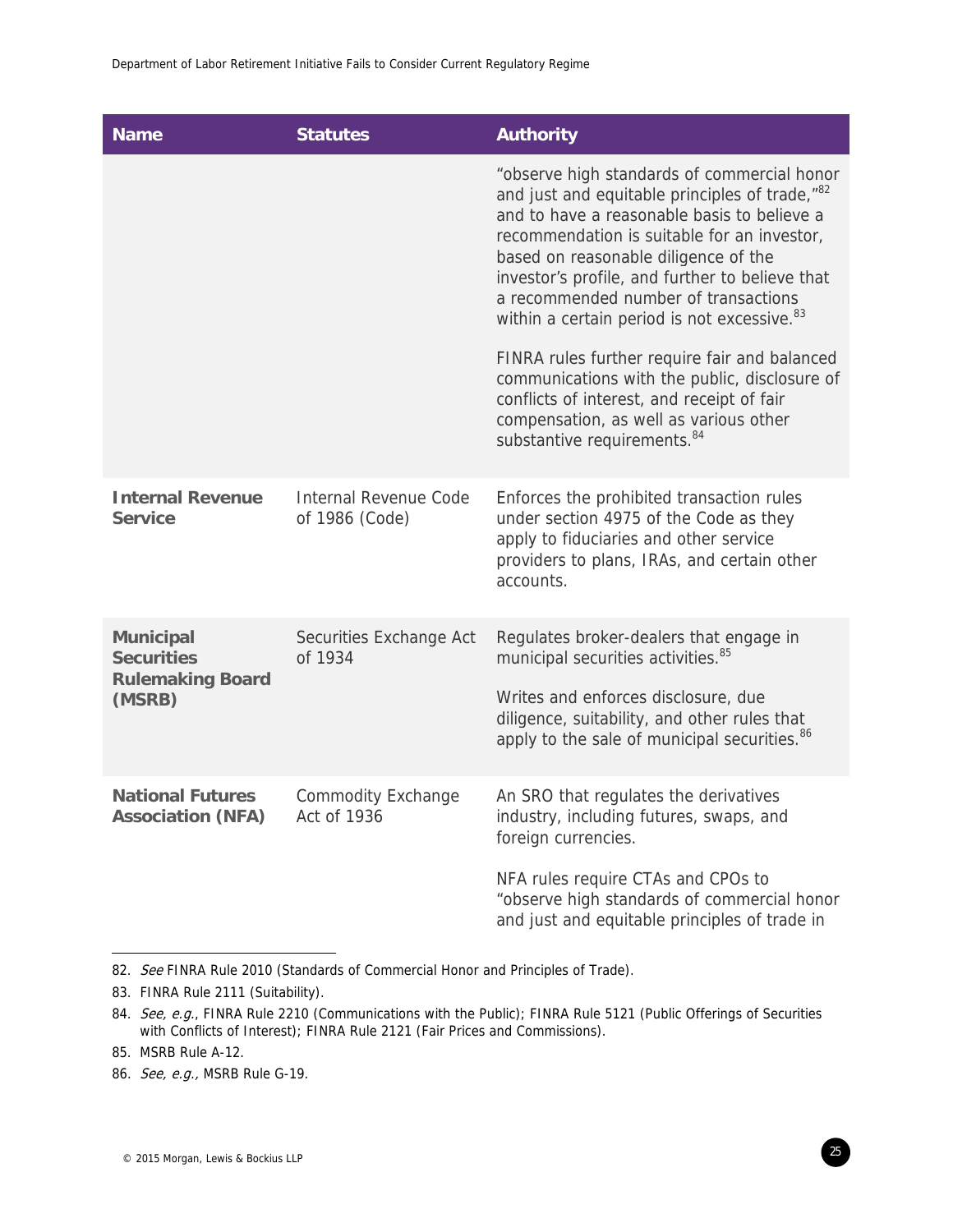| <b>Name</b>                                                  | <b>Statutes</b>       | <b>Authority</b>                                                                                                                                                                                                                                                                                                                                                                                                                                                                                                                                                                                                                                                        |
|--------------------------------------------------------------|-----------------------|-------------------------------------------------------------------------------------------------------------------------------------------------------------------------------------------------------------------------------------------------------------------------------------------------------------------------------------------------------------------------------------------------------------------------------------------------------------------------------------------------------------------------------------------------------------------------------------------------------------------------------------------------------------------------|
|                                                              |                       | the conduct of their commodity futures<br>business and swaps business."87                                                                                                                                                                                                                                                                                                                                                                                                                                                                                                                                                                                               |
|                                                              |                       | Pursuant to NFA rules, CTAs and CPOs must<br>obtain written authorization from a customer<br>before exercising discretion over the<br>customer's commodity futures account. <sup>88</sup><br>CTAs, CPOs, and associates with supervisory<br>duties must diligently supervise their<br>employees and agents in the conduct of their<br>commodity futures activities for, or on behalf<br>of, the CTA and CPO.                                                                                                                                                                                                                                                            |
|                                                              |                       | NFA rules further require fair and balanced<br>communications with the public, a disclosure<br>document using plain English principles with<br>a break-even analysis that includes fees and<br>expenses, performance reporting, and<br>recordkeeping obligations, as well as various<br>other substantive requirements. <sup>89</sup>                                                                                                                                                                                                                                                                                                                                   |
| Office of the<br><b>Comptroller of the</b><br>Currency (OCC) | The National Bank Act | Charters, regulates, supervises, and<br>examines national banks, national trust<br>banks, and federal savings associations,<br>including any investment advisory services<br>they provide. National banks, national trust<br>banks, and federal savings associations must<br>apply to, and receive the approval of, the<br>OCC in order to engage in fiduciary activities.<br>OCC regulations and examination guidelines<br>establish a number of requirements for<br>national banks, national trust banks, and<br>federal savings associations that provide<br>fiduciary services. <sup>90</sup> The OCC refers to state<br>laws as well as common law principles that |

87. NFA Compliance Rule 2-4.

 $\overline{a}$ 

88. NFA Compliance Rule 2-8.

<sup>89.</sup> See, e.g., NFA Compliance Rule 2-10 (Recordkeeping), NFA Compliance Rule 2-13 (CPO/CTA Regulations); NFA Compliance Rule 2-29 (Communications With the Public and Promotional Material), NFA Compliance Rule 2-30 (Customer Information and Risk Disclosure), NFA Compliance Rule 2-34 (CTA Performance Reporting and Disclosures), NFA Compliance Rule 2-35 (CPO/CTA Disclosure Documents).

<sup>90.</sup> See, e.g., 12 C.F.R. Part 9; Comptroller of the Currency, Comptroller's Handbook: Investment Management Services (Aug. 2001).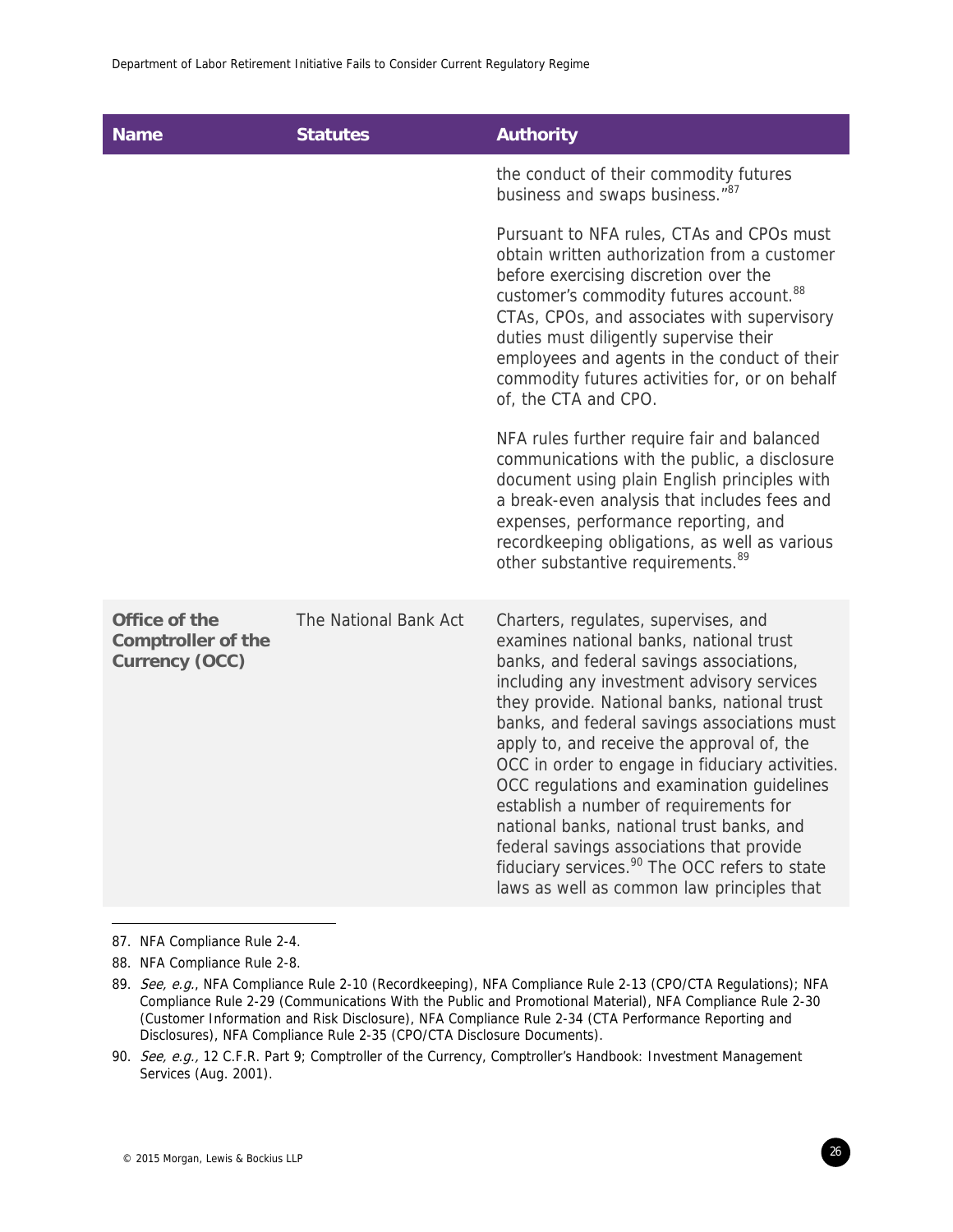| <b>Name</b>                                                  | <b>Statutes</b>                                                                 | <b>Authority</b>                                                                                                                                                                                                                                                                                                                                                |
|--------------------------------------------------------------|---------------------------------------------------------------------------------|-----------------------------------------------------------------------------------------------------------------------------------------------------------------------------------------------------------------------------------------------------------------------------------------------------------------------------------------------------------------|
|                                                              |                                                                                 | are applicable to the provision of fiduciary<br>services. OCC regulations and guidance<br>establish detailed requirements and<br>expectations with respect to fiduciary<br>activities, including avoidance of conflicts of<br>interest. <sup>91</sup>                                                                                                           |
| Securities and<br><b>Exchange</b><br><b>Commission (SEC)</b> | Securities Exchange Act<br>of 1934<br><b>Investment Advisers</b><br>Act of 1940 | Power to register, regulate, oversee, and<br>take disciplinary actions against large<br>investment advisers (i.e., those with at least<br>\$100 million of assets under management),<br>certain mid-size advisers, and broker-<br>dealers. <sup>92</sup>                                                                                                        |
|                                                              |                                                                                 | With respect to broker-dealers, authority<br>over Exchange Act antifraud provisions, and<br>the implied duties of fair dealing, disclosure<br>of material information and conflicts of<br>interest, suitability of recommendations, fair<br>and reasonable pricing, best execution, and<br>to avoid misleading communications with the<br>public. <sup>93</sup> |
|                                                              |                                                                                 | With respect to investment advisers,<br>authority over compliance with the Advisers                                                                                                                                                                                                                                                                             |

<sup>91.</sup> See, e.g., Comptroller of the Currency, Comptroller's Handbook: Personal Fiduciary Activities (Feb. 2015); Comptroller of the Currency, Comptroller's Handbook: Conflicts of Interest (Jan. 2015); Comptroller of the Currency, Comptroller's Handbook: Retirement Plan Products and Services (Feb. 2014); Comptroller of the Currency, Comptroller's Handbook: Asset Management Operations and Controls (Jan. 2011).

<sup>92.</sup> Section 15(a) of the Exchange Act requires broker-dealers that effect securities transactions, or that induce or attempt to induce the purchase or sale of securities, to register with the SEC. Section 203 of the Advisers Act requires investment advisers to register with the SEC unless an exception applies; Section 203A of the Advisers Act (as amended by section 410 of the Dodd-Frank Wall Street Reform and Consumer Protection Act) generally prohibits state-regulated investment advisers with less than \$100 million of assets under management from registering with the SEC.

<sup>93.</sup> Section 15(c) of the Exchange Act prohibits a broker-dealer from inducing or attempting to induce the purchase or sale of a security using any manipulative, deceptive, or other fraudulent device or contrivance. Section 9(a) of the Exchange Act prohibits manipulation of security prices through various types of trading activities. Section 10(b) of the Exchange Act makes it unlawful to use any manipulative or deceptive device or contrivance, in connection with the purchase or sale of any security, in contravention of rules prescribed by the SEC. Section 17(a) of the Securities Act makes it unlawful "(1) to employ any device, scheme, or artifice to defraud, or (2) to obtain money or property by means of any untrue statement of a material fact or any omission to state a material fact . . . , or (3) to engage in any transaction, practice, or course of business which operates or would operate as a fraud or deceit upon the purchaser" in connection with the offer or sale of any securities.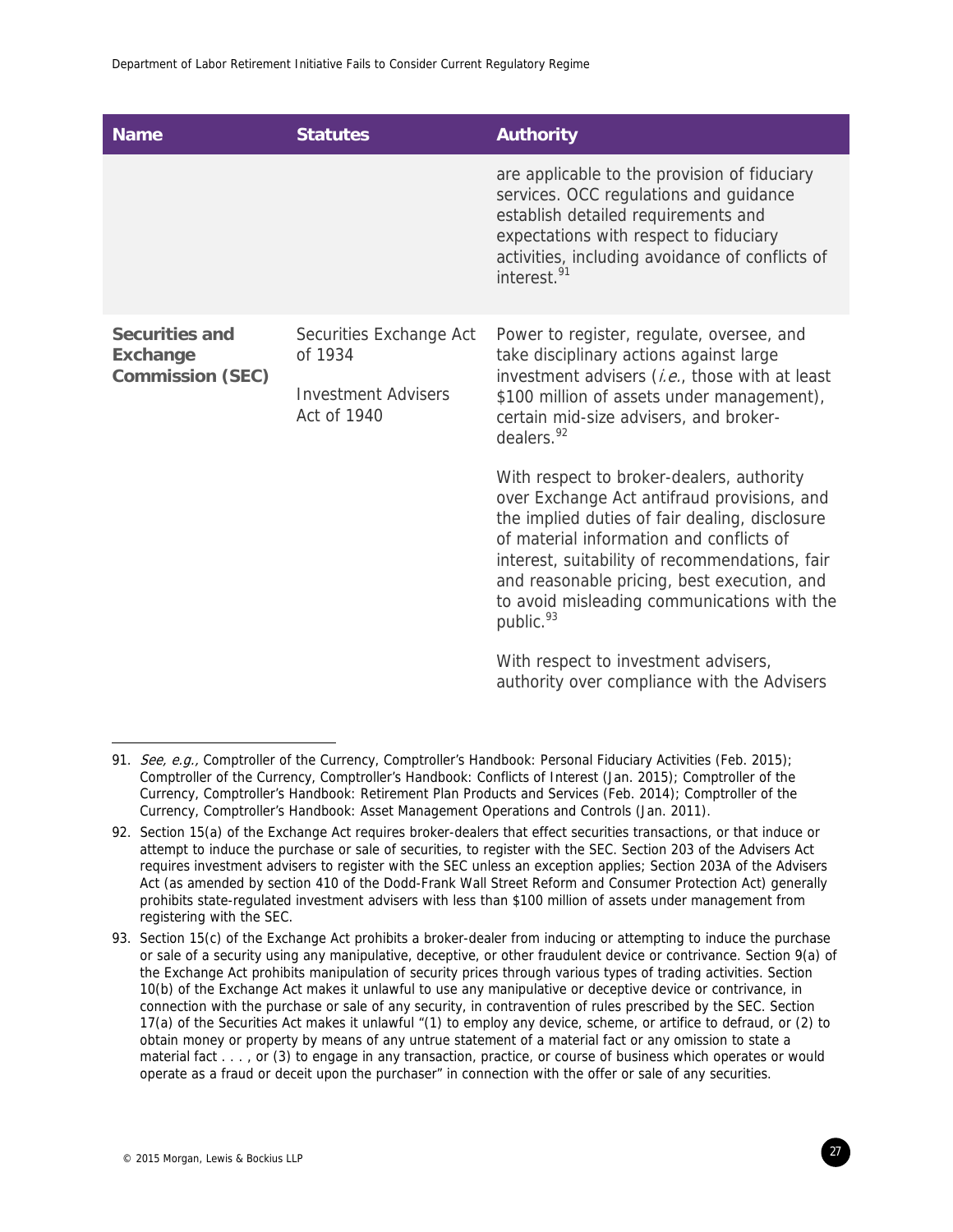| <b>Name</b>                                 | <b>Statutes</b>                                                                  | <b>Authority</b>                                                                                                                                                                                                                                                                                                                                                                                                                                                                                                                                                                                         |
|---------------------------------------------|----------------------------------------------------------------------------------|----------------------------------------------------------------------------------------------------------------------------------------------------------------------------------------------------------------------------------------------------------------------------------------------------------------------------------------------------------------------------------------------------------------------------------------------------------------------------------------------------------------------------------------------------------------------------------------------------------|
|                                             |                                                                                  | Act, including the antifraud provisions and<br>registration requirements. <sup>94</sup>                                                                                                                                                                                                                                                                                                                                                                                                                                                                                                                  |
|                                             |                                                                                  | Further authority to regulate and enforce<br>substantive requirements applicable to<br>broker-dealers and investment advisers,<br>including recordkeeping, custody and<br>safekeeping of client assets, supervision and<br>compliance, advertising, and, with respect to<br>broker-dealers, financial responsibility<br>requirements. <sup>95</sup>                                                                                                                                                                                                                                                      |
| <b>State</b><br>broker-dealer<br>regulators | State laws vary;<br>majority of states have<br>adopted Uniform<br>Securities Act | Generally require registration and licensing,<br>and enforce rules and regulations with<br>respect to broker-dealer's business conduct<br>within the state.<br>Generally prohibit making unsuitable<br>recommendations, churning, excessive mark-<br>ups and mark-downs, and manipulative and<br>deceptive practices.                                                                                                                                                                                                                                                                                    |
| <b>State banking</b><br>regulators          | State laws vary                                                                  | Charters, regulates, supervises, and<br>examines state-chartered banks and<br>nondepository trust companies and their<br>activities, including investment advice. State<br>laws generally refer to common-law fiduciary<br>duties as well as the regulations of the OCC,<br>the FDIC, and the FRB; for example, some<br>state laws establish that a bank or trust<br>company chartered in that state can engage<br>in fiduciary activities only if such activities<br>are permissible for national banks. State<br>regulators frequently apply OCC fiduciary<br>requirements and guidance as a matter of |

<sup>94.</sup> Advisers Act § 203, 15 U.S.C. § 80b-3; Advisers Act § 206, 15 U.S.C. § 80b-6.

<sup>95.</sup> See, e.g., Advisers Act Rule 204-2, 17 C.F.R. § 275.204-2 (regarding books and records); Advisers Act Rule 206(4)-1, 17 C.F.R. § 275.206(4)-1 (regarding advertising); Advisers Act Rule 206(4)-2, 17 C.F.R. § 275.206(4)- 2 (regarding custody); Advisers Act Rule 206(4)-7, 17 C.F.R. § 275.206(4)-7 (regarding supervision); Exchange Act Rule 15c3-3, 17 C.F.R. § 240.15c3-3 (regarding customer protection—reserves and custody of securities); Exchange Act Rules 17a-3, 17a-4, 17 C.F.R. §§ 240.17a-3, 17a-4 (regarding books and records); FINRA Rule 2210 (Communications with the Public); FINRA Rule 3110 (Supervision).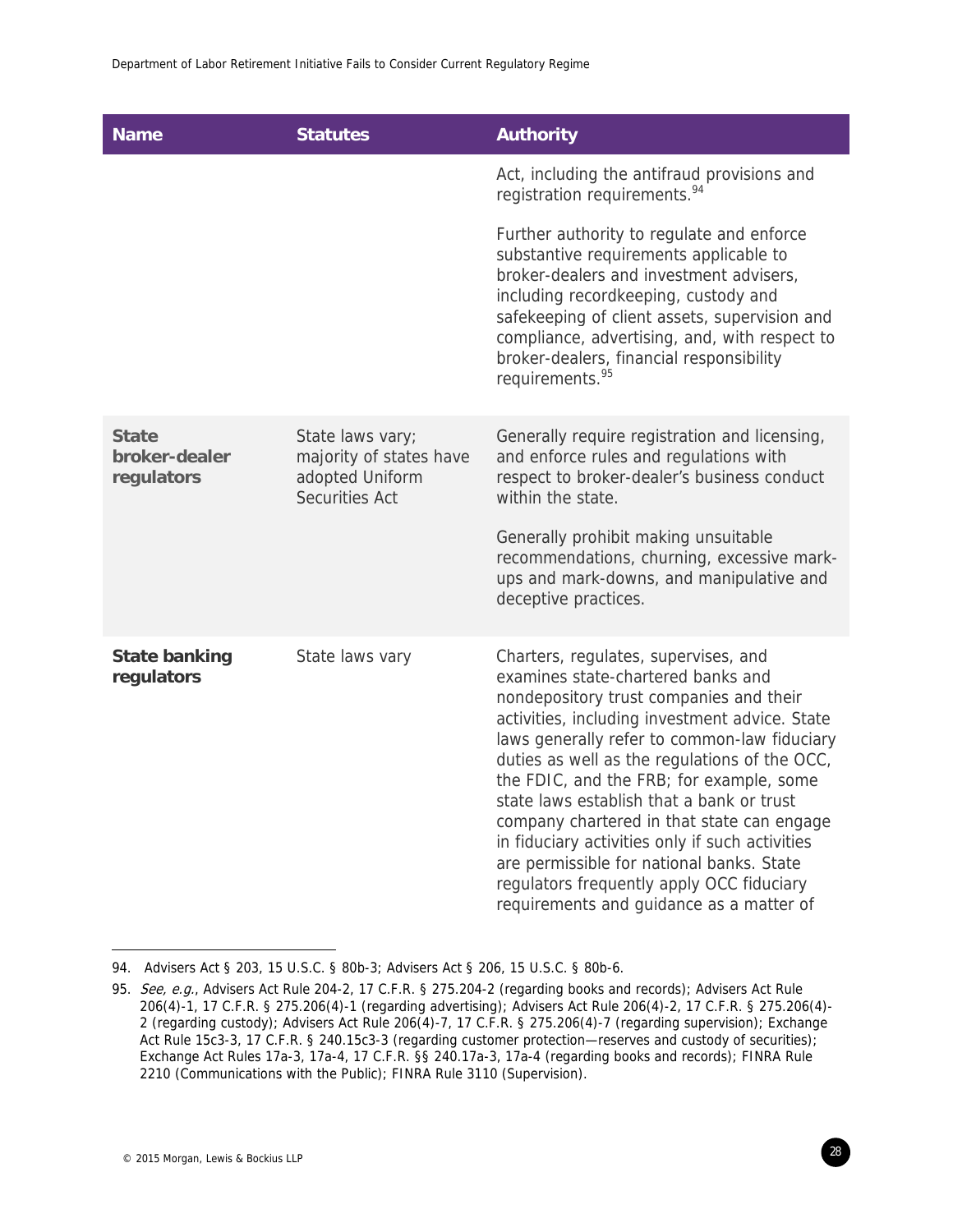| <b>Name</b>                          | <b>Statutes</b>                                                                                                          | <b>Authority</b>                                                                                                                                                                                                                                                                                                                                                                                                                                                                                                        |
|--------------------------------------|--------------------------------------------------------------------------------------------------------------------------|-------------------------------------------------------------------------------------------------------------------------------------------------------------------------------------------------------------------------------------------------------------------------------------------------------------------------------------------------------------------------------------------------------------------------------------------------------------------------------------------------------------------------|
|                                      |                                                                                                                          | regulation or "best practices." Similar to the<br>OCC and the FDIC, state laws typically<br>require that a state bank or trust company<br>wishing to engage in fiduciary activities apply<br>to and receive the approval of the state<br>banking regulator.                                                                                                                                                                                                                                                             |
| <b>State insurance</b><br>regulators | State laws vary, but<br>many have adopted<br>National Association of<br>Insurance<br>Commissioners (NAIC)<br>model rules | State insurance commissions require<br>licensing of agents and insurance companies<br>selling insurance within the state and<br>develop sales and marketing rules. Further,<br>state common law generally imposes<br>fiduciary duties on investment advice<br>provided by insurance agents and<br>companies.<br>Agents and companies selling insurance<br>products considered to be securities, such as<br>variable annuities, must also register with                                                                  |
|                                      |                                                                                                                          | FINRA and the SEC.<br>Trade practices of insurance companies and<br>insurances producers in the sale of fixed and<br>variable annuity products and variable life<br>insurance products are regulated pursuant to<br>a number of model acts developed by the<br>NAIC including the following: Unfair Trade<br>Practices Act (NAIC 880-1), Suitability in<br>Annuity Transactions Model Regulation (NAIC<br>275-1), Variable Life Insurance Model<br>Regulation (NAIC 270-1), and Annuity<br>Disclosure Model Regulation. |